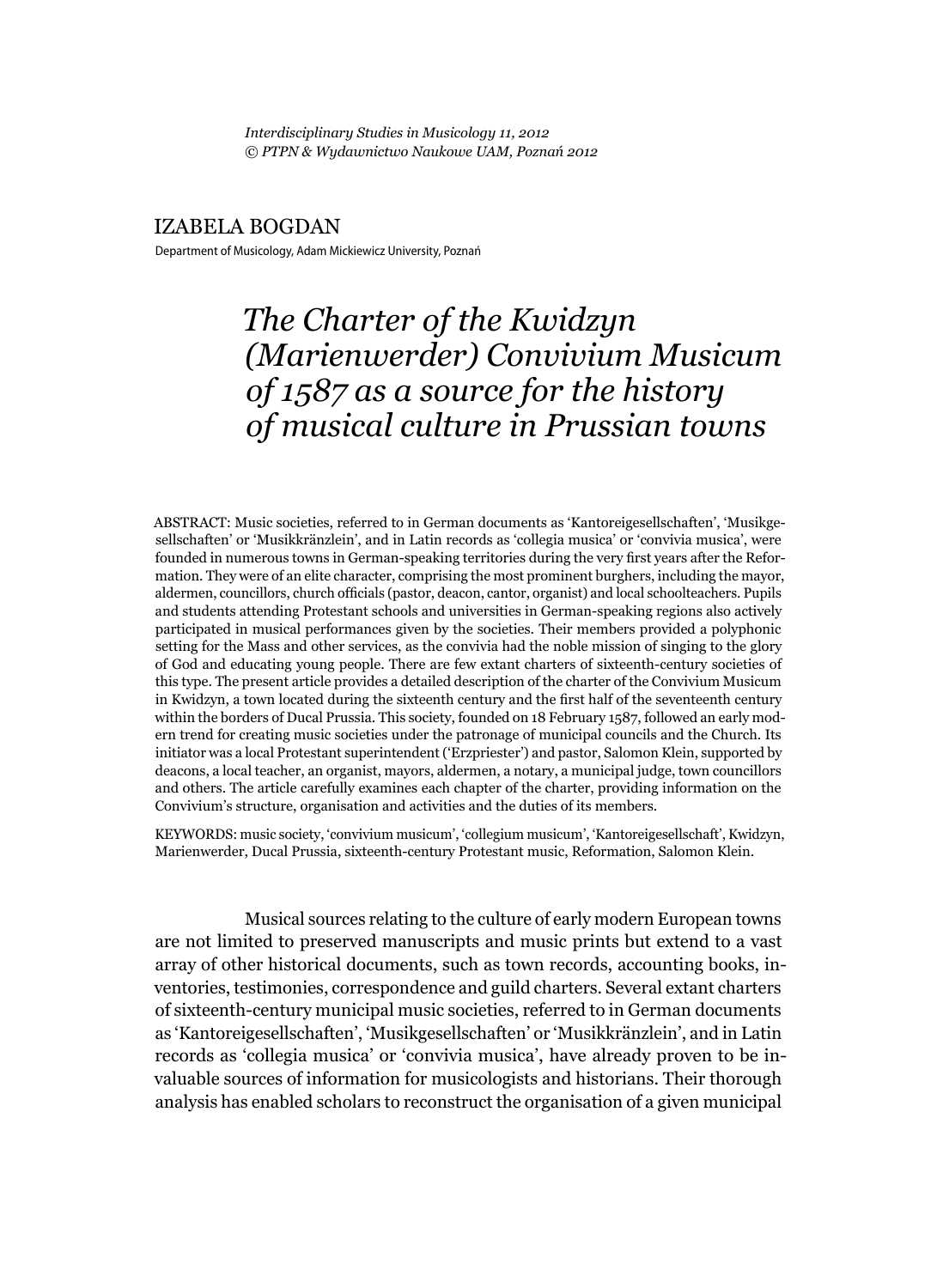centre's musical life and to determine forms of cultural patronage and the social position of performing musicians.

The tradition of music societies goes back to Plato's symposium – a feast accompanied by vocal, instrumental and dance performances, as well as philosophical debates.1 Otto Taubert suggested that the *Kantoreigesellschaften*, cultivating the tradition of Catholic confraternities, adopted their organisational form from Meistersinger schools. That view was opposed, however, by Max Seiffert, who claimed that the latter institutions educated independent performers capable of creating their own poetic and musical output, whereas the members of *Kantorei* were supposed solely to reproduce selected pieces. Moreover, the musical repertory of Meistersingers was limited to monodic song presented in private circles. The *Kantorei*, by contrast, focused on polyphonic motets of a religious, liturgical character.2 The burghers of some German towns modelled their music societies on guilds. They were subordinate to the town councils, which approved of their aldermen and constituted the highest instance of appeal in all contentious matters.3

Music societies were founded in numerous towns in German-speaking territories, with the Saxon electorate as the most representative example (Torgau 1526, Delitzsch 1549, Mühlberg 1545, Eilenburg 1565, Lützen 1570), already during the very first years after the Reformation.<sup>4</sup> The example of Torgau was followed

Taubert, *Geschichte*.

<sup>&</sup>lt;sup>1</sup> Otto Taubert, *Geschichte der Pflege der Musik in Torgau vom Ausgange des 15. Jahrhunderts bis auf unsere Tage* (Torgau, 1869), 3–4. In an annotation dating from *c*.1530, the Convivium Musicum in Frankfurt an der Oder was referred to as a 'friendly and enjoyable get-together to debate previously announced issues concerning erudite, honourable and useful matters' ['"zu vergnueglicher Freundschaft zusammenkommen" und ueber jeweils vorher festgelegte Fragen "zu gebildeten, nuetzlichen und ehrbaren Dingen" disputieren']. See Werner Braun, *Die Musik des 17. Jahrhunderts* (Wiesbaden, 1981), 40; Arnfried Edler, 'Das Collegium musicum als Forum des Theorie-Praxis-Bezuges', in Wolf Frobenius, Nicole Schwindt-Gross and Thomas Sick (eds.), *Akademie und Musik. Erscheinungsweisen und Wirkungen des Akademiegedankens in Kultur und Musikgeschichte: Institutionen, Veranstaltungen, Schriften. Festschrift für Werner Braun*  zum 65. Geburtstag (Saarbrücken, 1993), 112.

<sup>3</sup> In 1600, on the initiative of the town's patriciate and a local teacher, a music guild was formed in Friedland, in the Duchy of Mecklenburg. Max Seiffert, 'Die musikalische Gilde in Friedland (1600–ca. 1675)', *Sammelbände der Internationalen Musik-Gesellschaft* 1 (1899/1900), 142, 144–149; Edler, 'Das Collegium musicum als Forum', 110–111. 4

Arno Werner, *Vier Jahrhunderte im Dienste der Kirchenmusik* (Leipzig, 1933), 36–37; Ute Poetzsch, 'Kantorat und Kantoreigesellschaft in Mügeln', in Wolf Hobohm, Carsten Lange and Brit Reipsch (eds.), *Struktur, Funktion und Bedeutung des deutschen protestantischen Kantorats im 16. bis 18. Jahrhundert* (Oschersleben, 1997), 106; Seiffert ('Die musikalische Gilde', 4n.1) listed *Cantoreigesellschaften* in the following towns: Torgau 1530, Wurzen 1545, Rochlitz 1579, Mitweida 1595 and Mühlberg 1652. The list was completed by Eberhard Möller ('Die Anfänge der Kantoreigesellschaft St. Johannis zu Mügeln', in Michael Heinemann and Peter Wollny (eds.), *Musik zwischen Leipzig und Dresden. Zur Geschichte der Kantoreigesellschaft Mügeln 1571–1996* (Oschersleben, 1995), 7), who mentioned *Kantoreigesellschaften* in Oschatz 1540, Grimma 1561, Roßwein 1567, Lommatzsch 1570 and Mügeln 1571. Karl Anders (*Die*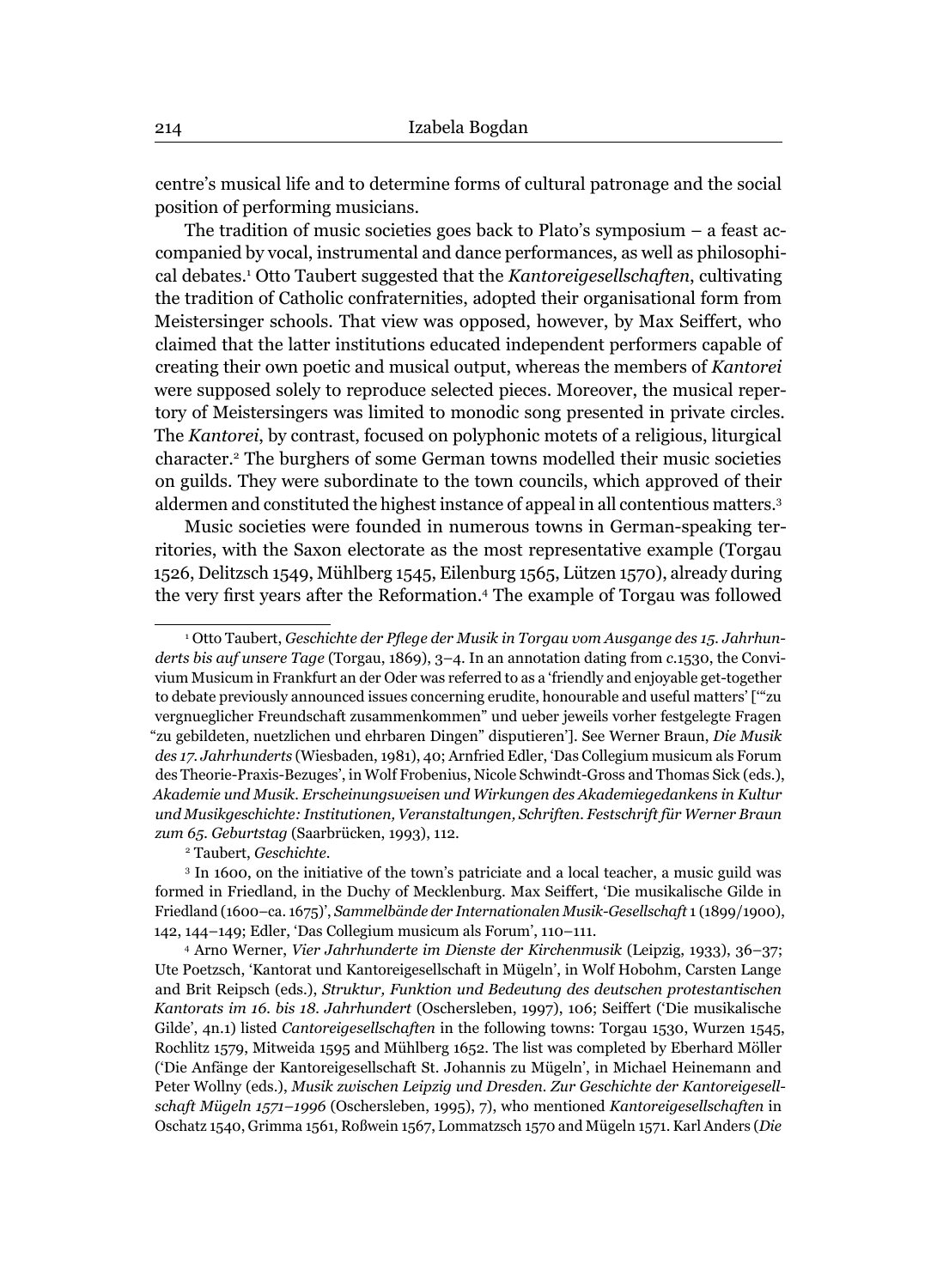by twenty-six towns which up to 1688 created their own musical organisations (including Frankfurt an der Oder 1530, Frankfurt am Main 1552, Worms before 1561, Görlitz 1570, Nuremberg 1577, Weida 1585, Hof 1586, Wernigerode 1587 and Elbing 1597).<sup>5</sup> Their activities were suspended during the period of the Thirty Years' War, but after 1648 they flourished again.<sup>6</sup>

*Convivia musica* were of an elite character, comprising the most prominent burghers, including mayors, aldermen, councillors, church officials (pastor, deacon, cantor, organist) and local schoolteachers.7 However, their membership was limited, so that during a feast they could be seated at just a few tables (for instance, in Weida, in 1585, at two).8 Pupils and students attending Protestant schools and universities in German-speaking territories also participated in musical performances.<sup>9</sup>

 Other German collegia musica were noted by Max Seiffert (Seiffert, 'Die musikalische Gilde', 142n.7): the Collegium Musicum in Dresden was founded at the beginning of the seventeenth century, in Freiberg *c*.1650, in Görlitz between 1649 and 1667, in Memmingen in 1664, in Nuremberg in 1697 and 1702. Cf. Gerhard Pinthus, *Das Konzertleben in Deutschland* (Leipzig, 1932), 18; Emil Platen, 'Convivium musicum', in Ludwig Finscher (ed.), *Die Musik in Geschichte und Gegenwart. Zweite neubearbeitete Ausgabe*, Sachteil, ii (Kassel, 1995), 1004–1006; Emil Platen and Ian Fenlon 'Collegium musicum', in Stanley Sadie (ed.), *The New Grove Dictionary of Music and Musicians*, 2nd edn (London, 2001), vi:116–120; Werner, *Geschichte*, 50–57; Werner, *Vier Jahrhunderte*, 39.

7 Adolf Aber, 'Das Convivium musicum in Weida (1583–1672)', *Archiv für Musikwissenschaft*, 1 (1918/1919), 569; Möller, 'Die Anfänge', 8; Edler, 'Das Collegium musicum', 112; Werner, *Vier Jahrhunderte*, 36.<br><sup>8</sup> Aber, 'Das Convivium'.

9 Werner, *Geschichte*, 11; Werner, *Freie Musikgemeinschaften*, 5–6; Möller, 'Die Anfänge', 9. Philipp Spitta ('Die musikalische Sozietät', 71, 73) stated that although pupils were not mentioned in the society's charter and were not related in any way to the organisation, they must have helped perform descant parts in polyphonic works, but, unlike students in Torgau, they did attend feasts. Cf. Taubert, *Geschichte*, 16.

*Kantorei-Gesellschaft zu Grimma gegründet am 11. August 1586* (Grimma, 1929)) claims that the music society in that town came into existence only in 1586. Cf. Wolfram Steude, 'Kantorat, Kantoren und Musikrepertoire der Fürestenschule zu Grimma' in Hobohm, Lange and Reipsch (eds.), *Struktur*, 112–113. The most complete list of Kantoreien was presented by Arno Werner in *Geschichte der Kantorei-Gesellschaften im Gebiete des ehemaligen Kurfürstentums Sachsen* (Wiesbaden, 1969), 15-18.

Werner, *Freie Musikgemeinschaften alter Zeit im mitteldeutschen Raum* (Wolfenbüttel, 1940), 7–12; Werner, *Geschichte*, 15–18; Agnieszka Leszczyńska, 'Rękopis *Thannenwald*. Domniemany repertuar elbląskiego *Convivium Musicum*' [The Thannenwald manuscript: a hypothetical repertory of the convivium musicum in Elbing], *Polski Rocznik Muzykologiczny*, 2010, 25–36; Gerhard Pietzsch ('Zur Pflege der Musik an den deutschen Universitäten bis zur Mitte des 16. Jahrhunderts', *Archiv für Musikforschung*, 7 (1942), 163) mentioned also a 'Cantorey-Gesellschaft oder Collegium musicum' founded in Jena in 1565. In 1618, a music society was organised in Mühlhausen; see Philipp Spitta, 'Die musikalische Sozietät und das Convivium musicale zu Mühlhausen im XVII Jahrhundert', *Monatshefte für Musik-Geschichte*, 4 (1870), 70–71. 6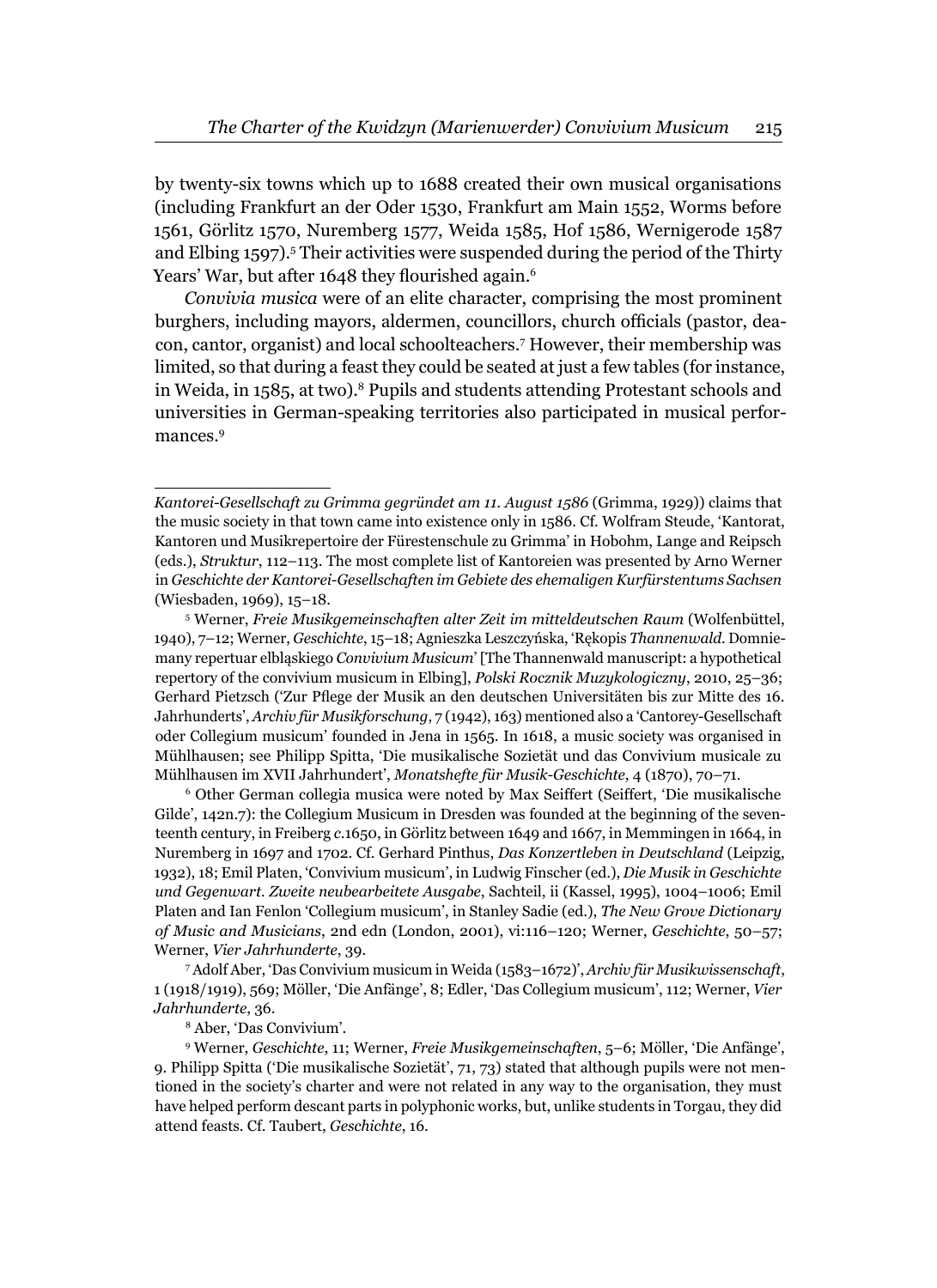On Sundays and feast days, a *convivium* provided a polyphonic setting for the Mass, thereby leading by example and encouraging youngsters to practise music,<sup>10</sup> which also accompanied regular feasts attended by the society's members.<sup>11</sup> The annual feast, with the entire *convivium* present, was financed partly from money earned by the society's choir during weddings, funerals and other religious events,<sup>12</sup> and partly from individual contributions. Although the *convivia* had the noble mission of singing to the glory of God and educating youngsters,<sup>13</sup> over time a tendency for feasting prevailed over religious and musical goals, posing a serious problem.14

Kwidzyn (Lat. Insula Sanctae Mariae, Ger. Marienwerder), a town located during the sixteenth century and the first half of the seventeenth century within the borders of Ducal Prussia, was the seat of the Pomesanian Chapter and, until 1567, the Bishop of Pomesania. It was only in 1587, after the death of the last incumbent, Johannes Wigand, that the bishop's post was replaced with collegial Consistories.15

\*

The charter of Kwidzyn *Convivium Musicum* belongs to the fonds of the *Ostpreussische Folianten*, presently stored in the Geheimes Staatsarchiv Preussischer

<sup>10</sup> Cf. Werner, 'Zur Musikgeschichte von Delitzsch', *Archiv für Musikwissenschaft*, 1 (1918/1919), 535–564; Werner Wolffheim, 'Das Musikkränzlein in Worms (1561)', *Archiv für Musikwissenschaft*, 1 (1918/1919), 43–48; Aber, 'Das Convivium musicum in Weida', 565–572. In 1585, the Music Society in Weida numbered twenty-four members; Willibald Nagel, 'Die Nürnberger Musikgesellschaft (1588–1629)', *Monatshefte für Musikgeschichte*, 27/1 (1895), 2–11; Michael Heinemann, 'Zur Geschichte der Kantoreigesellschaft St. Johannis Mügeln seit dem 17. Jahrhundert', in Heinemann and Wollny (eds.), *Musik zwischen Leipzig und Dresden*, 16; Werner, *Vier Jahrhunderte*, 36.<br><sup>11</sup> Werner, *Freie Musikgemeinschaften*, 5–6, Möller, 'Die Anfänge', 9.<br><sup>12</sup> Poetzsch, 'Kantorat und Kantoreigesellschaft', 108.

<sup>13</sup> Seiffert, 'Die musikalische Gilde', 142; Werner, *Vier Jahrhunderte*, 36; Poetzsch, 'Kantorat', 106.

<sup>&</sup>lt;sup>14</sup> Seiffert, 'Die musikalische Gilde'; already after 1600 the profile of music societies underwent remarkable change; they gradually evolved from organisations aimed at learning and practising music to purely academic gatherings attended by students who put entertainment before music education. Walter Salmen, *Musikleben im 16. Jahrhundert* (Leipzig, 1976), 146ff; Edler, 'Das Collegium musicum als Forum', 113. 15 Hermann Cramer, *Geschichte der vormaligen Bisthums Pomesanien. Ein Beitrag zur* 

*Landes – und Kirchengeschichte des Königreichs Preussen* (Marienwerder, 1884), 29–30, 51–54, 270–274, 283; Hans Christoph Wilhelm Jahn, *Chronik der Stadt Marienwerder in Westpreussen* (Marienwerder, 1844), 116; Jan Powierski, 'Średniowiecze' [The Middle Ages], in Andrzej Wakar (ed.), *Kwidzyn: z dziejów miasta i okolic* [Kwidzyn: from the history of the town and its surrounding area] (Olsztyn, 1982), 52–53, 56; Wacław Odyniec, 'Czasy nowożytne' [Modern times], in Wakar (ed.), *Kwidzyn*, 83–84; Andrzej Groth, 'Kwidzyn w latach 1525–1772' [Kwidzyn 1525–1772], in Krzysztof Mikulski and Justyna Liguz (ed.), *Kwidzyn. Dzieje miasta* [Kwidzyn. A history of the town] (Kwidzyn, 2004), i:132; Andrzej Radzimiński, 'Kwidzyn w średniowieczu' [Kwidzyn during the Middle Ages], in Mikulski and Ligus (ed.), *Kwidzyn*, i:57, 61–63, 75–76.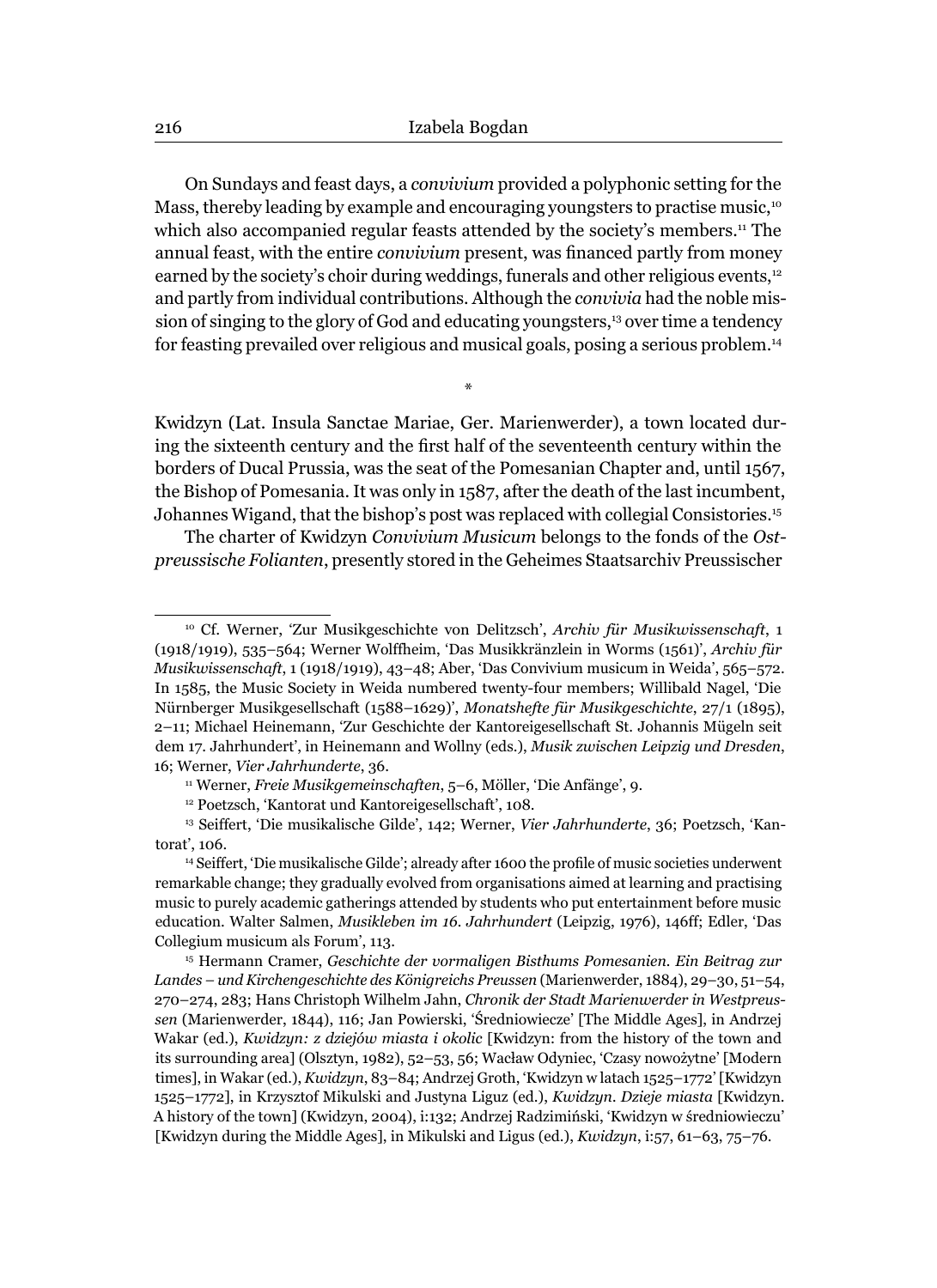Kulturbesitz in Berlin-Dahlem,<sup>16</sup> together with the later charters of the town schools approved by the town council on 5 March 1593 (*Leges scholae particularis Insulae Mariannae*).<sup>17</sup>

The Kwidzyn *Convivium Musicum*, founded on 18 February 1587, followed an early modern trend for creating music societies under the patronage of municipal councils and the Church. Its initiator was a local Protestant superintendent ('Erzpriester') and pastor, Salomon Klein,<sup>18</sup> a future reformer of the local school. He came from Koenigsberg and studied theology in Wittenberg. Klein was unpopular with the Kwidzyn burghers, due to his restrictions on such things as the 'sociability' enjoyed within the music society. Moreover, having obtained a plot of land in the town and become a member of the town community, the pastor was said to have taken advantage of the *Convivium's* meetings to debate issues relating to the town and push through decisions favourable to him. The Kwidzyn burghers also disapproved of laudations of worthy members of the *Convivium* delivered from the pulpit. Furthermore, Pastor Klein came into conflict with the Kwidzyn 'Hauptman' Hans Napst, who was unfavourably disposed to the members of the *Convivium Musicum*. Klein's death, in 1597, prompted the ducal authorities to limit the participation of laymen in liturgical music.19

In his efforts to organise the music society, Salomon Klein was supported by two deacons (Andreas Scheffler and Zacharias Dresslerus), a teacher (Martinus Scholtz, d. 1588 during the plague), three people with no specified function supposedly helping the teacher (Johannes Schultz, Gregorius Winckler, Johannes Timaeus) and an organist (Marcus Tharau). The charter was signed by church officials and members of the town council: mayors (Abraham Wallman and Augustinus Milde), aldermen (Isaac Kluge, Daniel Fritzsch and Hans von Heel), a town notary (Eucharius Schein), a municipal judge (Vincentius Zutter, d. 1588 during the plague), a senior councillor (Wolff Nitzch) and three ordinary councillors (Dominicus Dreslerus, Christophorus Brawlob and Georg Hintz (d. 1588)), as well as two people with no stated function: Simon Szilp (d. 1593) and Georg Junghöner. A hospital 'Provisor' (Simon Hellwig) and two **'**Vitrici' (Mertten Meel and Michell Freitag), responsible for the finances of the parish church, put their signatures at the end of the list. The charter was also signed by other burghers. The articles of the *Convivium Musicum* were approved by Jonas von Dobeneck, the Hauptman of Kwidzyn representing the ducal authority, and the Kwidzyn 'Burggraf' Hans Napt, who assumed responsibility for overseeing the charter.

<sup>16</sup> Geheimes Staatsarchiv Preussischer Kulturbesitz Berlin-Dahlem, XX H.A., Ostpreussische Folianten 1281/1, fols. 148–160v.

<sup>17</sup> Cf. Erich Wernicke, 'Die Leges scholae particularis insulae Mariannae aus dem Jahre 1593', *Zeitschrift des Historischen Vereins* (1932), 5–6.

<sup>&</sup>lt;sup>18</sup> Pastor Salomon Klein held the post in the years 1584–1597; he was followed by Andreas Scheffler (1598–1617). Groth, 'Kwidzyn w latach 1525–1772', 133.

<sup>19</sup> Erich Wernicke, *Marienwerder. Geschichte der ältesten Stadt der Reichsdeutschen Ostmark* (Marienwerder, 1933), 188–189.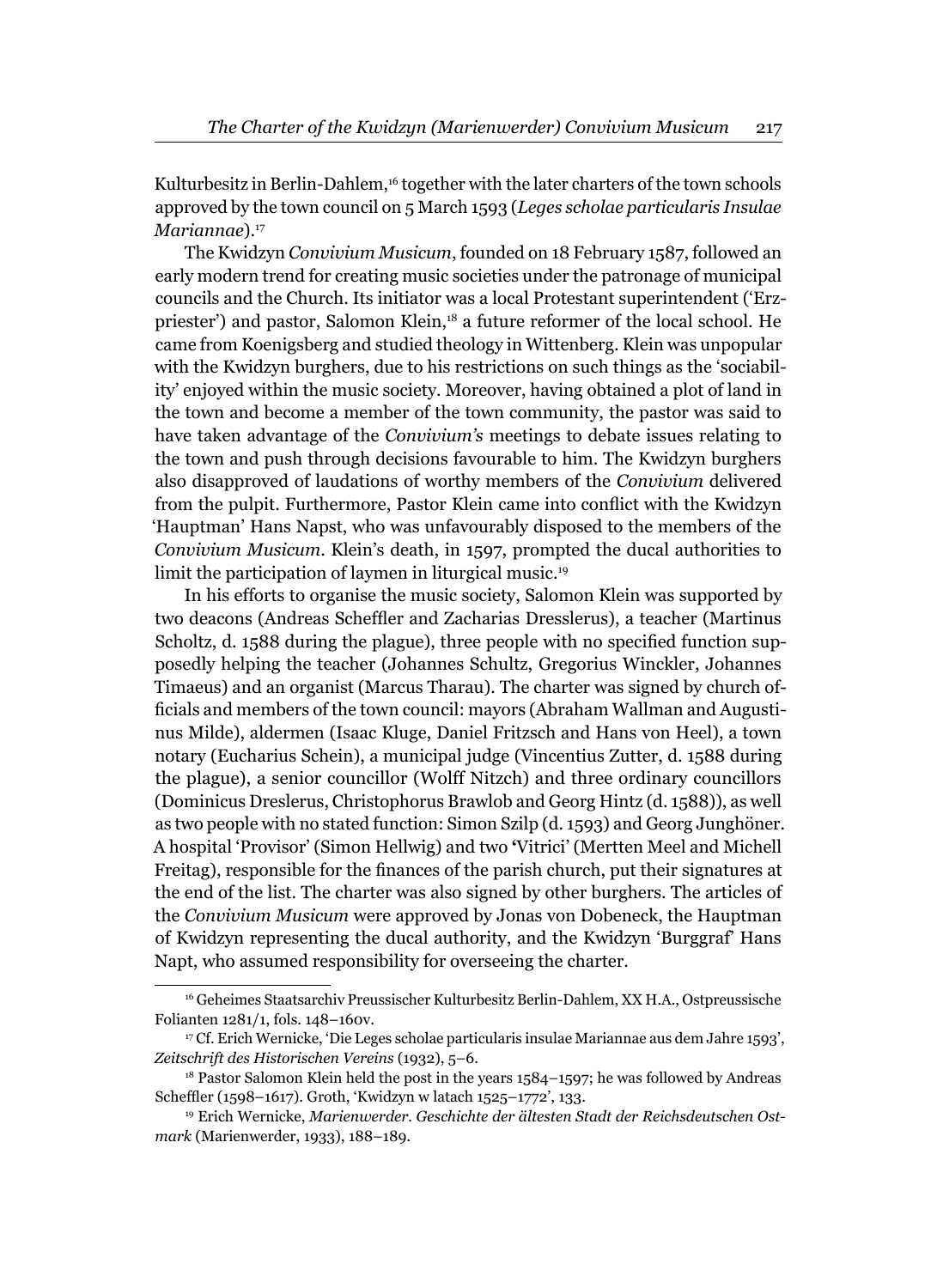\* \* \*

The charter of Kwidzyn *Convivium Musicum*, dating from 1587, consists of a religious preface, six chapters and a conclusion.<sup>20</sup>

In the preface, the author quotes those parts of the Gospels of SS Luke and John, the Book of Isaiah and the Epistles of Paul that refer to music and encourages believers to sing to the glory of God. He also reminds readers that music creates joyful hearts, gives strength to overcome sadness and drives away the devil. God the Father, along with the Holy Spirit, granted people the Word of God, which enabled them to grasp musical rules and praise the Lord not only with monodic plainchant but also with polyphonic works. In the closing paragraph, it is stated that only properly conducted musical exercises guarantee a high standard of musical performance. All in all, a Christian *convivium musicum* was being founded to the glory of God, for the benefit of subsequent generations and of the Church, for the enjoyment of burghers and to help the town, located near the border with Royal Prussia, to build a good reputation.

The first chapter refers to the annual election, held at the general assembly, of two aldermen. Placed in charge of the entire *Convivium*, the aldermen were responsible for the cash box, for ensuring members observed the articles of the charter, for properly managing the financial resources entrusted to them, ensuring the preservation of Christian consensus and unity among the society's members, and prohibiting members from speaking ill of the absent. They also supervised the music practice at weekly meetings and the organisation, at least once a quarter, of a solemn gathering followed by a feast attended by all the members.

The second chapter focuses on the function of a so-called 'Hospes', the host and organiser of the quarterly feasts. Eight days prior to the event, he would be appointed by the aldermen to hold at the school a solemn meeting followed by supper. Six days before the feast, the *Hospes*, represented by a 'minister publicus', was obliged to invite all the members of the music society to the meeting, informing them of the time and place. Negligence of his duties would result in a fine.

The *Convivium's* solemn quarterly meeting started at 1 p.m. The Hospes, who had arrived before the guests, greeted everyone. First, he and the teacher read the opening articles of the society's charter. When the clock struck four, the exam started. That was followed by supper, held at the home of one of the *Convivium's* members at 5 p.m. at the latest. Those who showed no moderation in drinking were fined 1 thaler. The charter reminded the participants that the Christian gathering was intended not for feasting but for practising music, and it limited the number of dishes served by the host to two. The serving of any additional dish resulted in a  $\frac{1}{2}$  thaler fine. After the supper, which was to end at 7 p.m., the host collected

<sup>20</sup> The Kwidzyn *Convivium Musicum* was cursorily mentioned by Max Toeppen, *Geschichte der Stadt Marienwerder und ihrer Kunstbauten* (Marienwerder, 1875), 427, and Erich Wernicke, *Marienwerder*.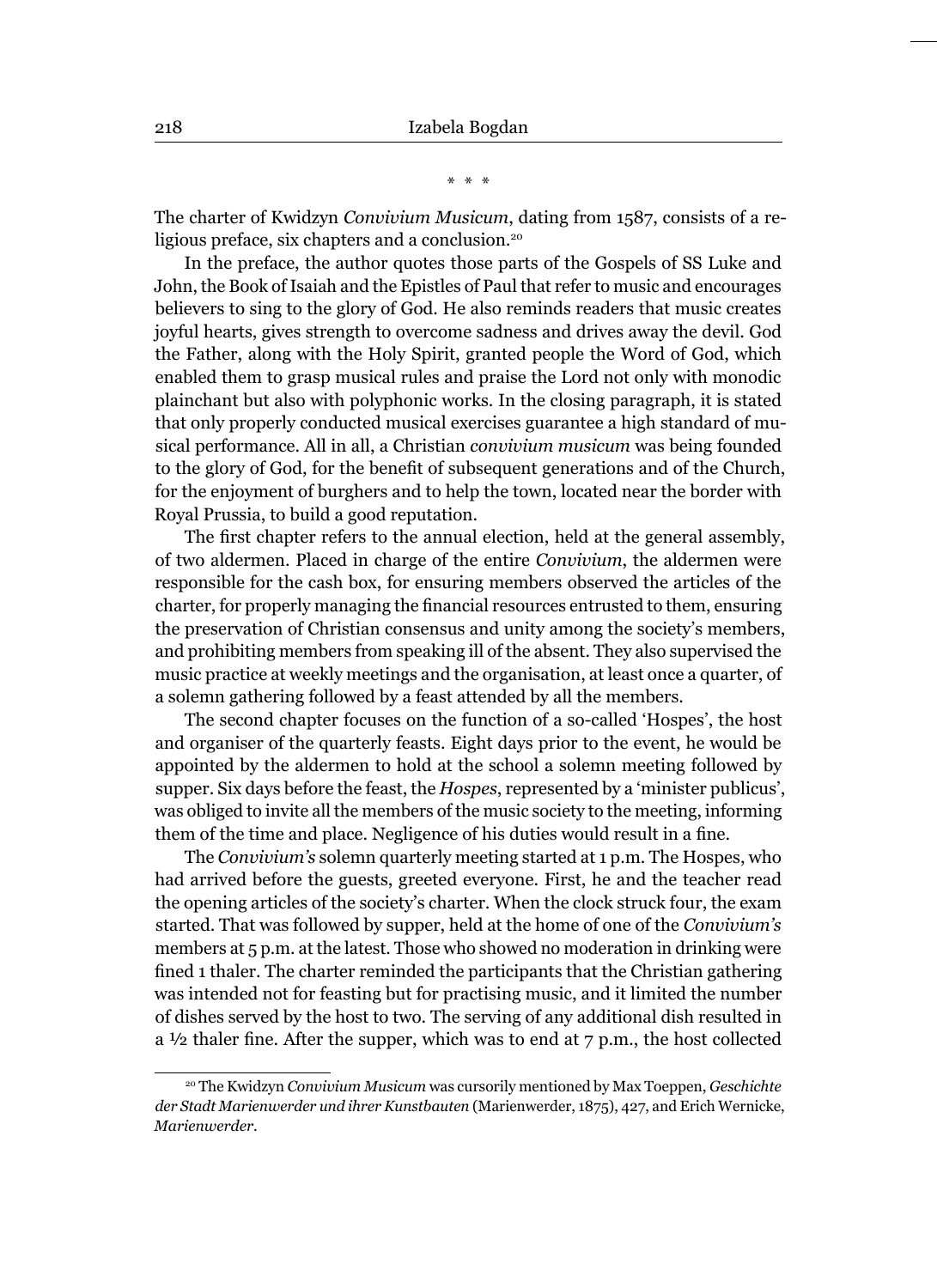from each member a 1 schilling fee. The money was deposited in the society's cash box and allocated to such things as paying the *minister publicus* for his services.

The third chapter specifies the duties of the minister publicus, who provided the Hospes with all the help he needed and was responsible for keeping order during the feast. For his services, he was paid 1 groschen per quarter by each member of the *Convivium*. On the Tuesday before a feast, the minister publicus visited all the members, according to a specified order, informing them of the time and place of the meeting. During the feast, he remained at the disposal of the guests and the host.

The fourth chapter describes the role of the local teachers – rector, cantor and organist – in promoting music in the town of Kwidzyn.<sup>21</sup> The charter states that the *Convivium Musicum* was being founded to the glory of God, for the youth and teachers. The latter (the 'Collaboratoren') were to discharge their duties conscientiously, conducting the society's musical activities and teaching at the local school. They were to encourage the *Convivium's* members to practise music so that they would not be tempted to skip choir practice. The teachers were reminded to work diligently, acquainting pupils with the rules of music in a clear and plain way, since the practical exercises were followed by a motet performance in the presence of all the members. The charter forbade the teachers, under threat of a 10 groschen fine, from singing during choir practice music that was not neatly copied or printed. Their duties also included teaching descant singers to use their voices properly.

Since pupils sang only descant and alto parts, members of the *Convivium Musicum* had to take part in the musical setting of the liturgy. Every Sunday, during the Mass, the choir performed a motet. Biweekly, the entire Mass was to have a polyphonic setting. In such cases, plainsong Vespers were to be sung, and on Saturday the Latin hymn was to be substituted with a German psalm. However, if the Mass was set monodically and only one motet was performed, the evening service had a polyphonic setting and the sermon was preceded by a German psalm. If the order of the musical setting of Mass and services was violated, the teachers were fined 6 groschen.<sup>22</sup>

Every week, the cantor and other teachers were obliged to work with the choir to prepare the *Magnificat*, motets and musical setting of the Mass. Every chorister had to bear in mind that their progress would be evaluated at the *Convivium's* meeting. The society's members had to sing diligently, paying careful attention to proper text declamation. Similarly, pupils of the local town school (descant singers and others) practised music under the cantor's supervision to provide the musical setting for the Mass. The results were evaluated in a public examination, held in the presence of the cantor and other members. On a quarterly basis, the cantor provided the *Convivium* with a detailed register of descant, alto and tenor singers. As society members and school pupils sang in the choir for free, the teachers were

<sup>21</sup> Groth, 'Kwidzyn w latach 1525–1772', 136.

<sup>22</sup> Wernicke, *Marienwerder*, 189.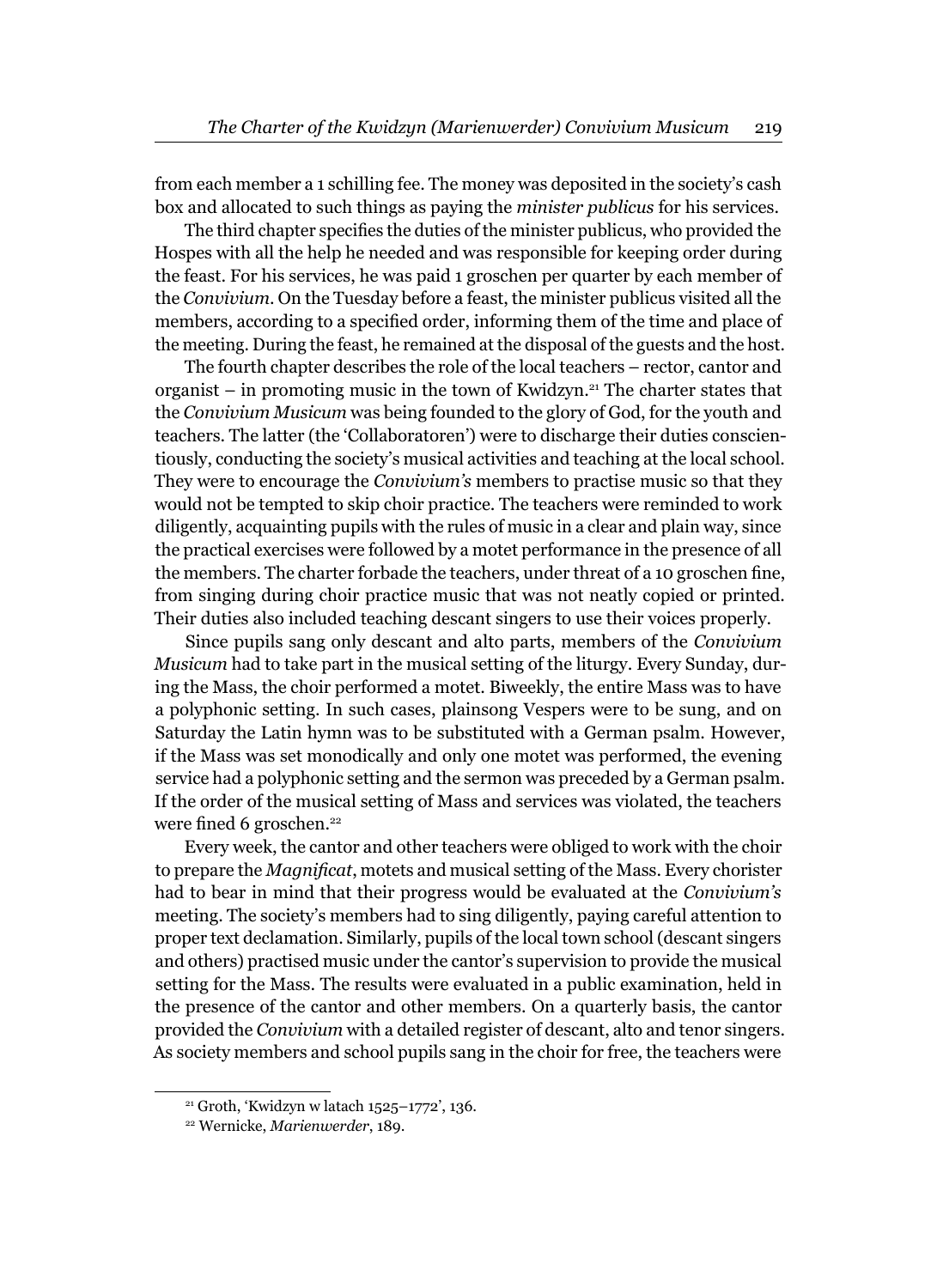supposed to thank them and express their gratitude. If the teachers' negligence led to a decrease in the number of choristers, they were fined, on the strength of a unanimous decision of the *Convivium*, as it caused offence not only to the pupils but also to the Consistory and all the society's members, as well as damaging the town's reputation.

The fifth chapter concerns the organist. During a solemn feast, he was supposed to arrive at 1 p.m. sharp to play the motet as soon as the charter had been read, as the *Convivium* was to begin with joy, though in the fear of God. A positive organ and another instrument, presumably a harpsichord or clavichord, were prepared for the organist to contribute to the musical setting of the gathering, performing during and immediately after the meal. Negligence of his duties would result in a 6 *groschen* fine. Moreover, the organist was obliged to present a new motet every Sunday and, at the behest of the teachers, to support the choir with instrumental accompaniment and join it in motet singing. Were he to contribute to disorder in church, a fine of 5 *groschen* would be imposed.

The sixth chapter is devoted to the members of the *Convivium*, referred to in the charter as 'Herren Adjuvanten' (Lat. 'adiuvo' – to help, assist). One could become a full member of the music society only on the decision of the entire *Convivium*, having paid a membership fee of ½ gulden and signed all the binding contracts. When a musical setting for the Mass was being provided, every member was supposed to arrive at the school on time. Absence was justified only in the case of illness or travel. Every member was expected to comply with the decisions of the majority, and any objection led to a 1 thaler fine.

As already mentioned, solemn meetings attended by the entire *Convivium* were supposed to take place at least once a quarter, whereas the ordinary gatherings ('Zusammenkünfte') were held at the school on Wednesdays, where, between 1 p.m. and 3 p.m., choir practice was held and choristers were taught musical rules. Severe fines were imposed for any unjustified absence. It was also forbidden to bring any outsiders, who might disrupt the lesson. Under pain of a 3-*groschen* fine, everyone was supposed to sing the part assigned to him by the cantor. A lack of diligence and progress resulted in a fine of 4 groschen. However, if the teachers neglected their duties, the fine was doubled. Members of the *Convivium* were obliged to practise at home, singing the same vocal part with other choristers, so that they could support and test each other. A fine of 2 *groschen* was imposed on anyone who laughed at beginners, as it is stated in the charter that no one is born a master. Membership of the Convivium was voluntary, and no one was forced to sing. During meetings, members were advised against excessive drinking, and anyone violating that rule was fined 1 thaler. Everyone was supposed to behave in a modest, friendly and fraternal way. Any misconduct was subject to a fine decided by all the members. Moreover, as the Latin proverb *nil nisi bonum* functioned as a binding rule, nothing inappropriate could be said about the absent. Anyone guilty of this would be fined  $\frac{1}{2}$  thaler. Every member was to arrive at 4 p.m. for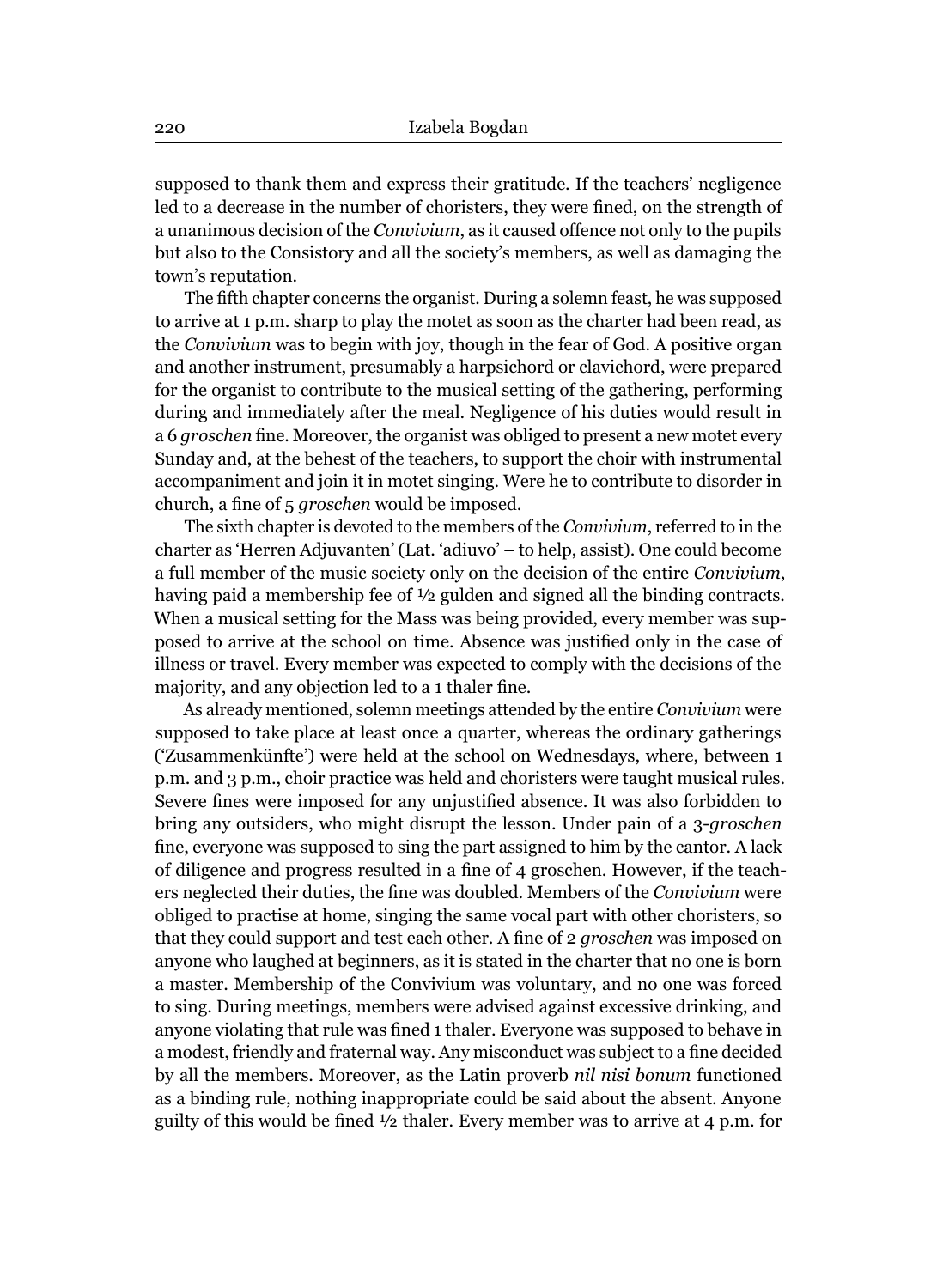the examination. Everyone was expected to support the *Convivium* financially, paying 1 schilling each Wednesday and additionally 1 groschen quarterly, for the ministri publici.

In the case of the death of any of the society's members or any member of their families, the aldermen were obliged to order a *minister publicus* to convoke a meeting at the school and decide how to organise their funeral. Members of Kwidzyn *Convivium Musicum*, as well as their spouses, were granted the privilege of a funeral sermon with a musical setting free of charge. The society's members, at the behest of the aldermen, were also responsible for musical performances at the weddings of their relatives.

## Editorial notes

Throughout the charter, orthography has been standardised and modernised, in accordance with editing guidelines for early modern sources.23 Nouns are capitalised, the spelling of compound nouns and separable-prefix verbs is normalised and umlauts are used in accordance with modern spelling rules. However, in an effort to preserve the original features of sixteenth-century German, the phonetic concordance with modern forms is accepted as a binding rule, and in such cases the spelling is not modified (e.g. 'Menner', 'allmechtig', 'nechsten', 'were'). In addition, the doubling of final and middle consonants is abandoned, and the silent 'h' (e.g. Athem, thun, gethan, Jhesu, Nahmen, Einkahmen, Thaler) and 'b' (e.g. Ambt) are eliminated. In phonetic diphthongs, 'w' is replaced with 'u' (e.g. newes, Trawrigkeit, ertrewet, getrewer), 'y' with 'i' (e.g. Dreyfaltigkeit, sey, bey) and 'i' with 'j' (e.g. iahr). The text is given consistent modern spelling by substituting, wherever necessary, 'ß' with 'ss' (e.g. dermaßen) and 'c' with 'k' (e.g. contribuiren), and introducing a silent 'h' (e.g. 'one', 'wares') and double 'l' and 'm' (e.g. wil, solte, Versamlung). However, if 'l' is used as a substitute for a silent 'h' (e.g. 'sowoll', 'gleichwoll'), the original spelling is preserved.

The following signs are introduced: < > for a margin note or text interpolation, // for the end of a page in the manuscript, [*sic*] to indicate that a word has been transcribed exactly as it appears in the original source, complete with any erroneous spelling, and [ ] for additions to the text made by the publisher. Abbreviations are tacitly eliminated.

As for the currencies appearing in the source, before and during the first years of the reign of King Sigismund III Vasa (r. 1587–1632), the value of a silver thaler was

<sup>23</sup> Johannes Schultze, 'Richtlinien für die äussere Textgestaltung bei Herausgabe von Quellen zur neueren deutschen Geschichte', *Blätter für deutsche Landesgeschichte*, 98 (1962), 1–11; printed also in Walter Heinemeyer (ed.), *Richtlinien für die Edition landesgeschichtlicher Quellen* (Marburg and Cologne, 1978), 25–36.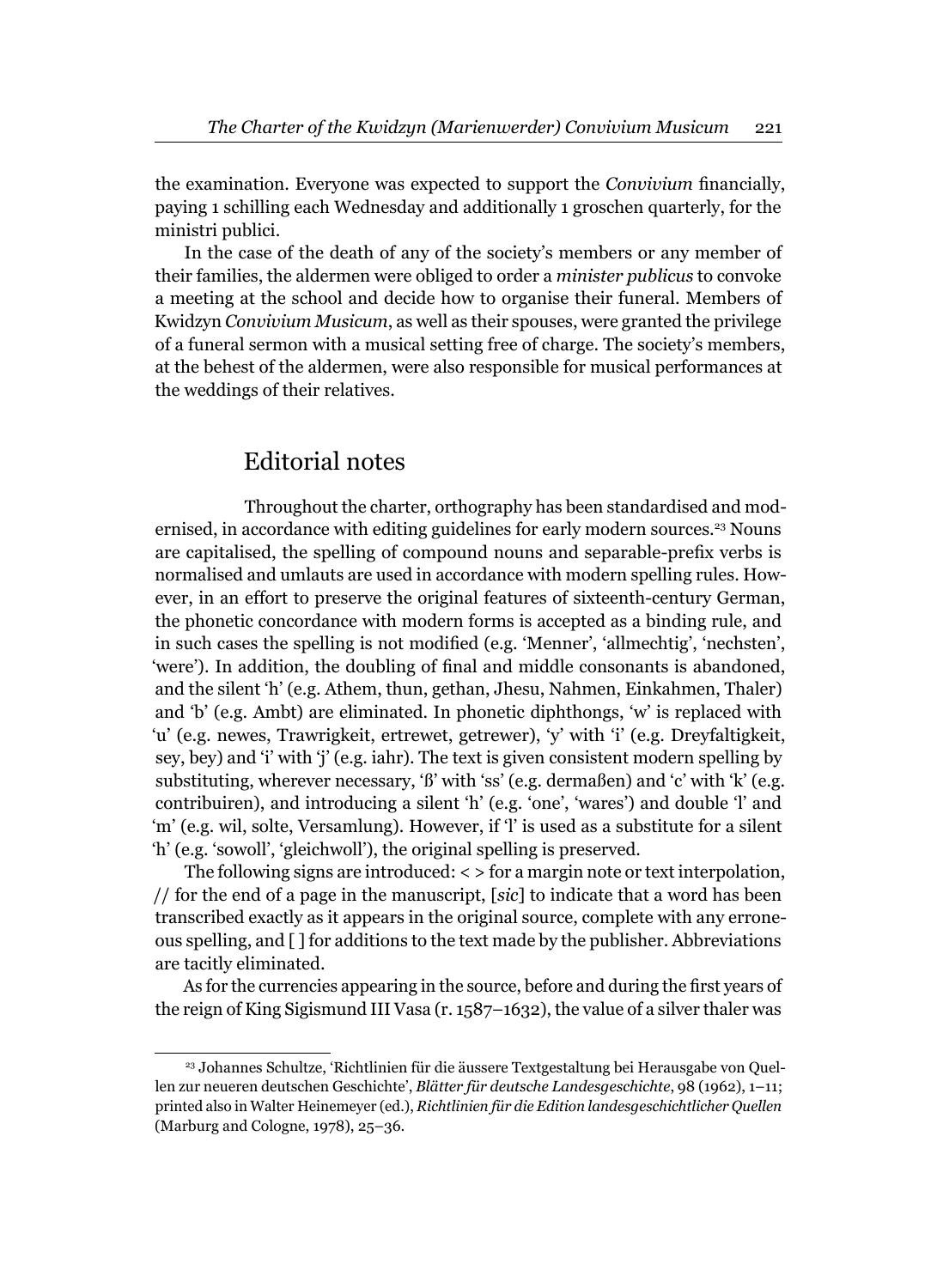36 *groschen*. During the closing period of his reign, the nominal value of a thaler increased to 90 *groschen*, 1 Polish zloty (florin) was equal in value to 30 *groschen* or 90 *szeląg* or 540 dinar, whilst 1 Prussian *grzywna* (Mark) was 20 *groschen*.

## Source Appendix

Original manuscript: Geheimes Staatsarchiv Preussischer Kulturbesitz Berlin-Dahlem, shelf number XX H.A., Ostpreussische Folianten, 1286/1, fols. 148–160v, Marienwerder 18 II 1587. Document enclosed in Particular Schulen, Anno 1586; format approx. 20–21cm x 33–34cm; language German with Latin interpolations; legible neo-Gothic script; yellowed paper; good state of preservation. Edition based on the photocopy.

#### [f. 148] *Leges* **des** *Convivii Musici* **der Löblichen Stadt Marienwerder im Jahr Jesu Christi 1587 den 18. Februarii oder am Tage** *Concordiae***//**  [f. 149] *In nomine SACROSANCTAE TRINITATIS. AMEN*.

Wie hoch und werd, die edle MUSICA und liebliche Kunst zu singen von allen heiligen Mennern in der heiligen Christlichen Kirchen zu allen Zeiten gehalten worden, ist daraus abzunehmen, weil immer benebenst dem treuen seligen Atem den Wort Gottes die *Musica* in vollem Schwange gangen und mit Fleiß in der Versam[m]lunge der heiligen Christlichen Kirchen ist geübet worden. Welches Zweifels ohn von den Fürstehern der Kirchen, darum also angeordnet ist, weil nicht allein die heiligen Engel ihnen selbst mit solcher Ordnung vorgangen sein, denn *Lucae* 2. wird beschrieben, dass erstlich der abgesandte Engel eine her[r] liche schöne Trostpredigt von der Geburt Jesu Christi getan und dass, nach vollendeter Predigt, das him[m]lische Engelchor oder die Menge der him[m]lichen Heerscharen darauf mit einer lieblichen Moteten das Amt geschlossen und Gott gelobet haben. Sondern weil auch die *Musica* ein sehr hohes Lob in der Schrift hat.//

[f. 149v] Denn erstlich lesen wir, dass Gott der allmechtige ein herzliches Wo[h] lgefallen daran habe, weil die heiligen Engel immer <für ihm> stehen und mit heller Stimme singen müssen: Heilig, Heilig, Heilig, ist der Herr Zebaoth, alle Lande sind seiner Ehren voll, wie der Prophet Jesajeh in seinem 6. Kapitel zeuget. Die heiligen Engel, wie vorgemeldet, haben Gott gelobet, über der Geburt Jesu Christi, und haben mit heller Stimme gesungen, Ehre sei Gott in der Höhe.

Johannes der Evangelist und Apostel schriebet in seiner Offenbarunge, am 5. Kapitel: dass die vier Tiere und 24 Eltesten vor dem Lam[m] niedergefallen sein, und ein neues Lied gesungen haben.

Wollen geschweigen, dass Gott selbst Mosi befohlen Posaunen zu machen, und dieselben in der Kirchen zu gebrauchen. Zudem, lesen wir in der Schrift, dass Moses und die Kinder Isräel, wie sie Gott aus dem Rachen Pharaonis errettet hatte, ihme zu Ehren und herzlicher Danksagung ein neu[es] Lied gesungen haben.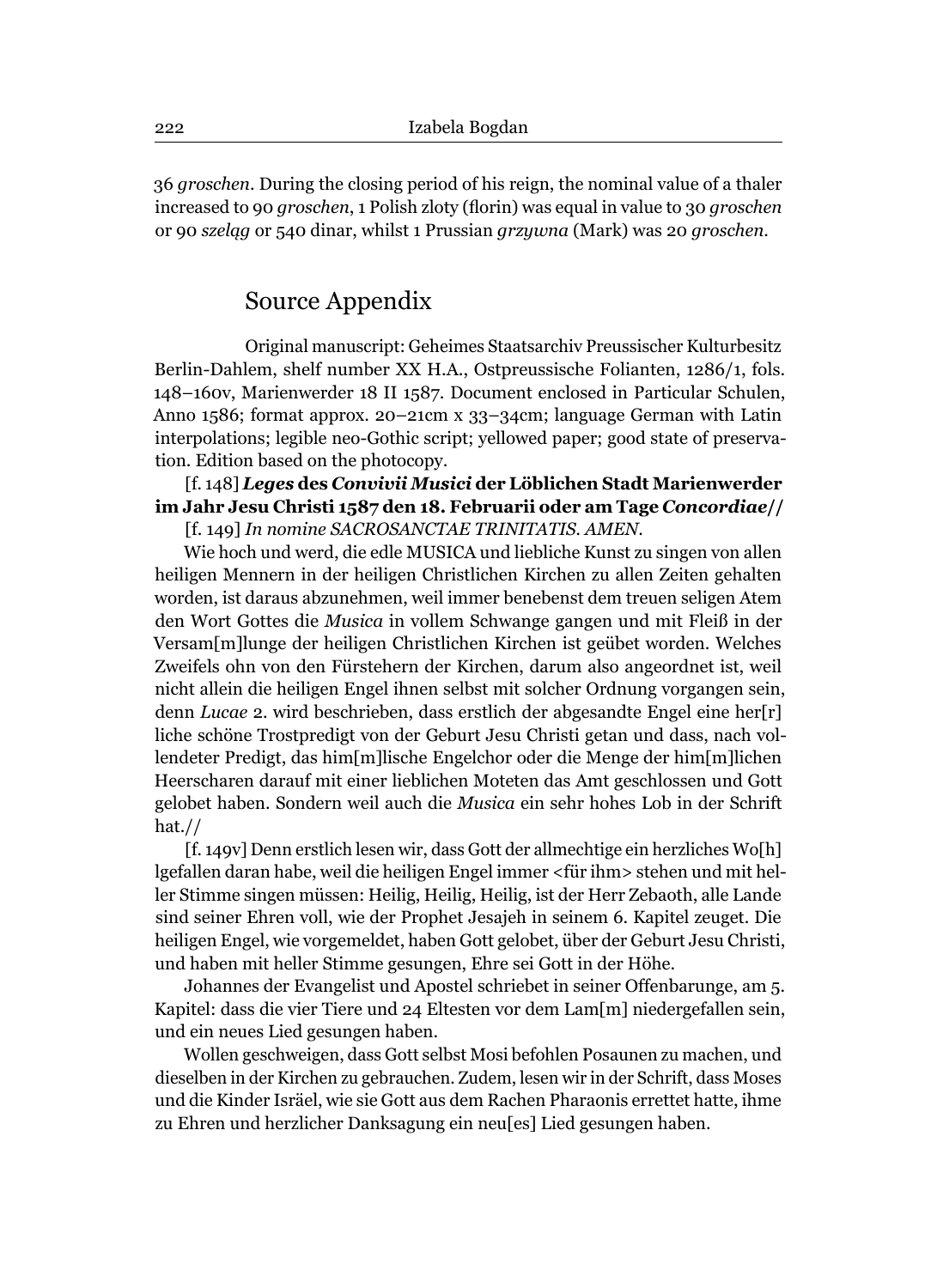Von David lesen wir, dass er mitten unter den *Cantoribus* mit seiner Harfen und lebendigen Stimme Gott gelobet habe. Daher er im 150. Psalm alle Menschen Kinder anschreiet, auch alles was Atem hat ermahnet, mit Posaunen, Psaltern, Harfen, Paucken, Seiten, Pfeifen, und // [f. 150] hellen wollklingenden Cymbeln den Herren zu loben.

Paulus, dass auserwelte Rüstzeug Gottes befehlet auch in seiner Epistel an die Epheser am 5. Kap[itel]: dass wir voll Geistes untereinander, von Psalmen, Lobgesengen und geistlichen Liedern reden und dem Herren in unsserm Herzen singen und spielen, ihme auch danken sollen für alles, in dem Namen unssers Herren Jesu Christi.

Welches diese heilige Menner um der Ursachen willen so fleißig getrieben, weil sie durch den Heiligen Geist gesehen und verstanden, dass durch die liebliche *Musicam* Gott im Himmel gelobet, gerhümet [*sic*], und gepreiset, die Menschen zu wahrer Anrufung Gottes aufgemuntert, die Traurigkeit und der Satan getrieben, und das Herze der Menschen erfreuet und erquicket wird, wie Gotteswort ausdrücklich lehret, dass der Teufel die Musicam nicht leiden kann, sondern wie David geistliche Psalmen auf der Harfen geschlagen, von dem gottlosen König Saul hat weichen müssen. Endlich so ist gewiss, dass die *Musica* ein Furbilde ist, der ewigen him[m]lischen Zusammenkunft, da wer mit allen heiligen Engeln und auserwelten Gottes in alle Ewigkeit singen, und die Heilige Dreifaltigkeit loben und preisen werden.

Und weil denn dem also so ist nicht allein offenbar,// [f. 150v] warum die Musica benebenst dem Worte Gottes immer in der heiligen Christlichen Kirchen getrieben, sondern wir sehen auch wie hoch und viel uns daran gelegen, und wie große Gnade Gott, denen für viel Tausenten verleihe, die diese liebliche Kunst fassen und mit ihrem Munde ihren lieben Gott nicht allein mit Choral, sondern auch mit Figural loben und rhümen [*sic*] können.

Halten es auch ganzlich dafür, dass der Mensch wieder sein Gewissen sündige, und den Barmherzigkeit nicht werd sei, die ihme Gott bewiesen, der seinen Heiland mit seinem Munde loben kann und aus Hoffart, Neid und Hass oder nichtigen stinkenden Ursachen solches zu tun unterlesset, weil solche Verachtung nicht wieder Menschen sondern wieder Gott im Himmel geschiehet.

Danken demnach dem Vater unssers Herren Jesu Christi, samt dem Heiligen Geist, dass er uns nicht alleine aus unendlicher Gnade und Barmherzigkeit sein heiliges Gottliches Wort lauter und rein gegeben, sondern auch eine liebliche wollklingende *Musicam*, dadurch er im Himmel geehret und die Herzen der Menschen, zu wa[h]rer Anrufung aufgemuntert werden, verliehen hat.//

[f. 151] Und weil wir wissen, dass diese liebliche Kunst o[h]ne gewisse geübte Gehülf eine und gute Ordnung nicht im Schwange gehen kann. Auch leichte zuvermuten, dass durch Antrieb des ledigen Teufels, der des Worts Gottes und aller christlichen Ordnunge abgesagter Feind ist, solch christlich Werk und Lob Gottes bald in abnehmen geraten möchte. Als haben wir, Gott dem allmechtigen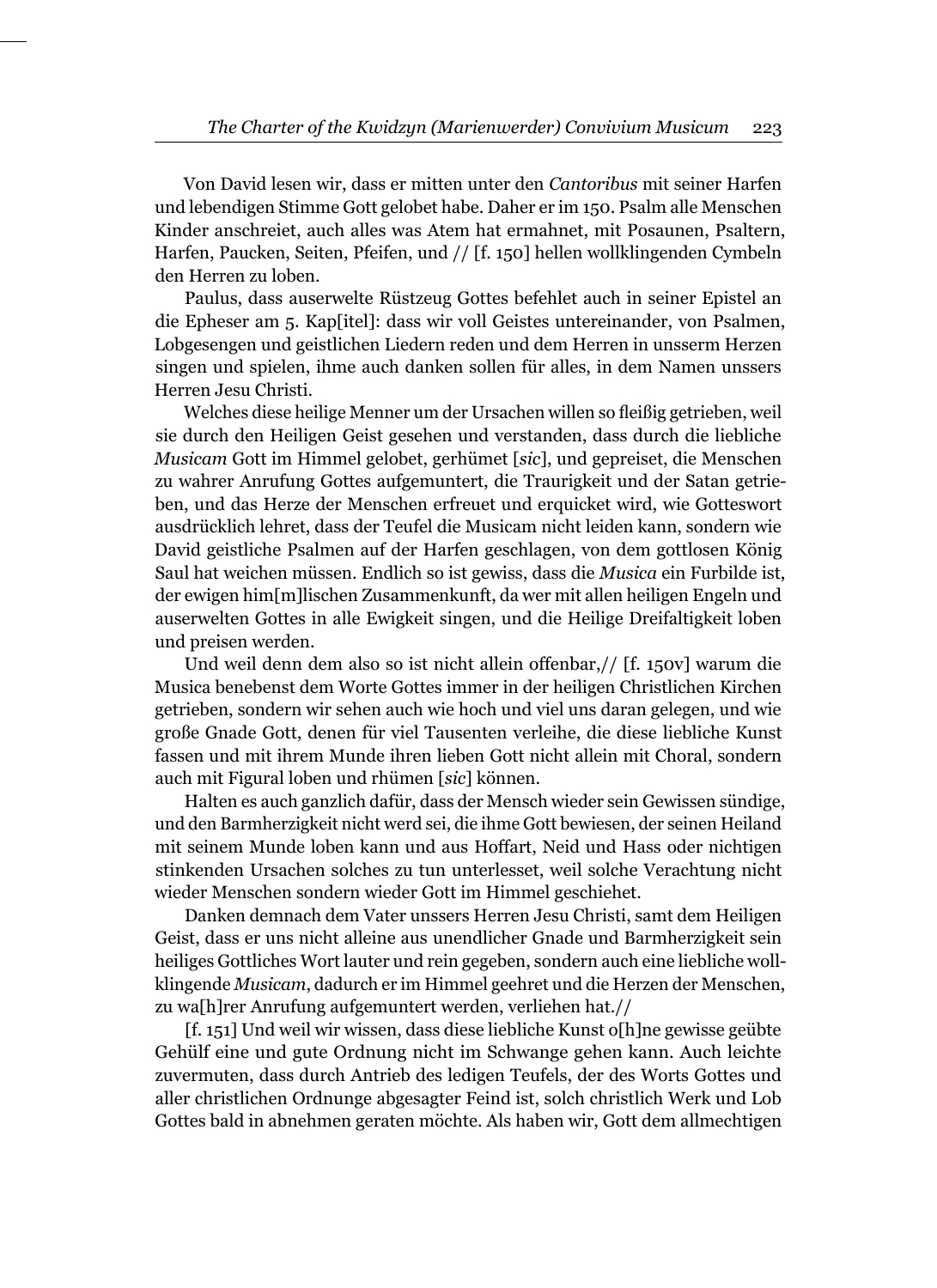fürnemlich zu hohen Ehren, dem nehsten zue Nutz, der heiligen Christlichen Kirchen, und sonderlich diesen Stedtlin al[l]hie[r] an der Grenzen, zu Rhum [*sic*] und auch selbst zur Freude und Erge[t]zunge ein Christliches *Convivium Musicum* angestellet und damit dasselbe um Christlicher Andacht und guter Ordnung willen, in Stetem immer wehren dem Gebrauch bleibe und auf unsere Nachkommenden fortgepflanzet werde, so haben wir zu dem Ende nachfolgende billige leges verfasset.

#### **Das erste Kapitel//**

## **[f. 151v] Von den** *SENIORIBUS* **und ihrem Amte**

Es sollen alle Jahr zwen *Seniores* und Fürsteher der Laden verordnet werden, die sollen mit Hand und Mund nachfolgende *Puncta* angeloben:

1.

Dass sie nach ihrem eußersten Vermöge das *exercitium musicum* befordern helfen und darnach trachten wollen, damit solch Christlich Werk nicht verhindert, sondern vielmehr fleißig fortgestellet werde.

2.

Dass sie über den *legibus* unsers *Convivii* stet und feste halten und dieselbe nicht schwechen lassen wollen.

3.

Dass sie wenigen und geringen Einkünften unsers *Convivii* in hoher Acht haben und ohne einhelligen Schluss der Mitvorwandten nicht davon ausgeben, auch die Lade nicht in fremte [*sic*] Hende kommen lassen wollen.

4.

Dass sie in allen Sachen so fürlaufen mit allem Fleis[s] den lieben Friede und die Christliche *Concordiam*,// [f. 152] brüderliche Liebe und Einigkeit befördern und nicht gestatten wollen, dass von abwesenden Leuten etwas vorweißliches geredet werde.

5.

Dass sie mit Fleiß darauf sehen und die Anordnung tun, damit alle Mittwoch die Herren Adjuvanten nach den *legibus* zum *exercitio* zusammengefordert und aufs lengste zwo Stunden in den deutschen *praeceptis musices* unterrichtet und im Singen geübet werden, das *Convivium* aber mit Essen und Trinken soll aufs lengste <alle Vierteljahr> nach den legibus gehalten werden, darauf sie gute Acht zu haben. 6.

Dass sie in ein besonder Register mit Fleiß alles anzeichnen, was zu welcher Zeit und warum etwas eingenommen und was dargegen aus der Lade ausgegeben worden.

7.

Dass sie jarjerlich am Tage *Concordiae*, an welchem diese leges gestiftet, eine Zusammenkunft anstellen, der *Seniorum* halben zu konferiren.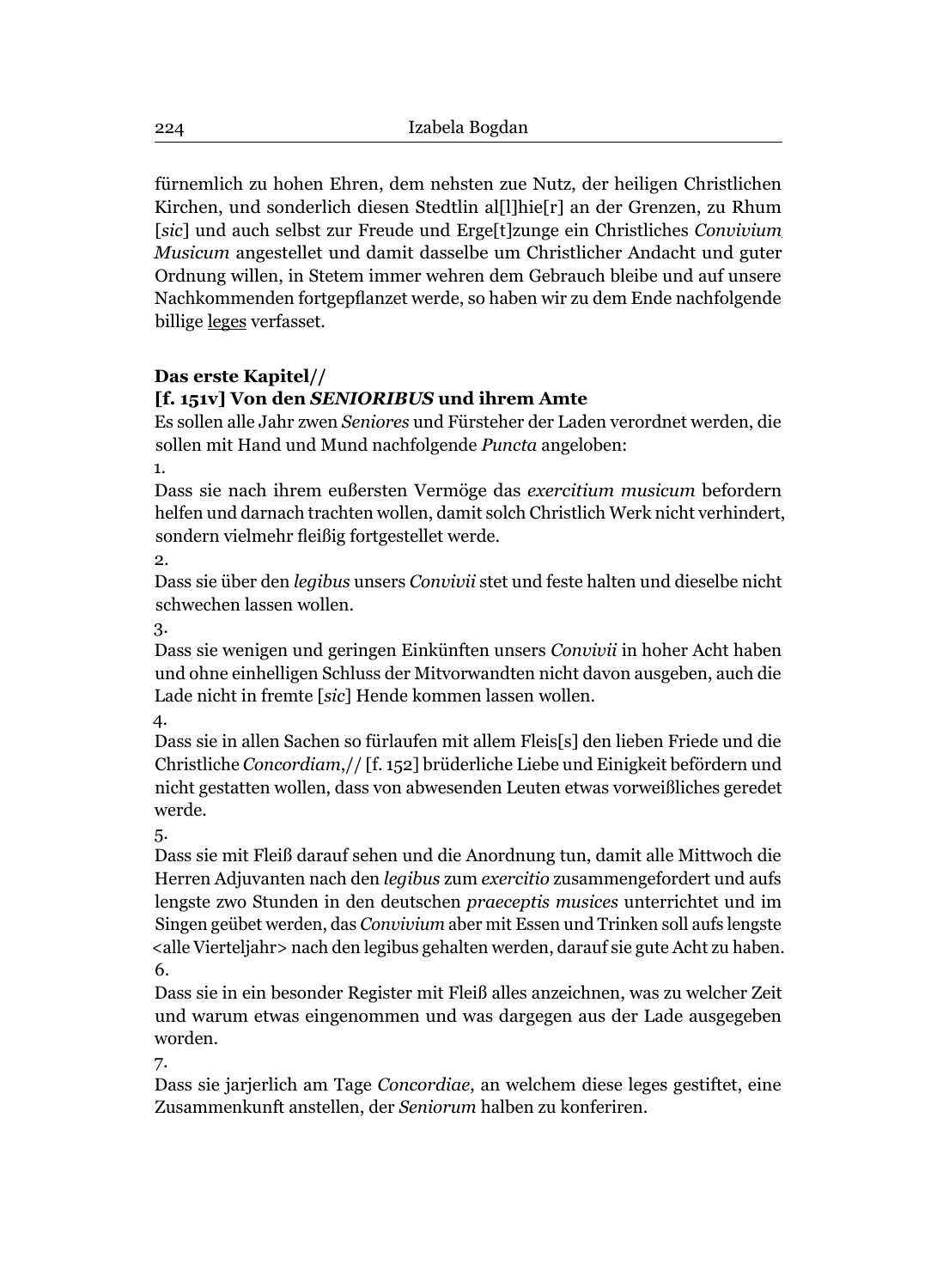Dass sie das Inventarium in hoher Acht haben, alle Quartal dasselbe untersuchen und mit Fleiß daran sein, damit dasselbe in keinem Wege vergeringet, sondern vielmehr vormehret und verbessern werde.//

 $[f. 152v]$ 

9.

Dass <sie> jerlich die Lade und das Inventarium den neuerwelten *Senioribus* überantworten und allen Mitvorwandten vom allen und jeden Einkamen und Ausgaben richtige Rechnung tun.

## **Das ander Kapitel**

## **Vom** *Hospite* **und seinem Amt**

Lex 1.

Dass er 8 Tage zuvor in der Schulen, wenn durch einhelligen Schluss von den Senioribus ihme angezeiget ist, dass er 6 Tage hernach das *Convivium* ausrichten solle, alle Mitverwandten selbst einlade und zu Vollziehunge dessen**,** den folgenden Dinstag durch den ordentlichen *ministrum publicum Convivii*, einen jeden insonderheit mit Anzeignung des Orts, da die Zusammenkunft gehalten werden solle, zeitig ein solches anmelden lasse, da er o[h]ne Vorbewus[s]t der *Seniorum* solches unterliesse, soll er ohne Seumen einen Ortstaler in die Lade abzulegen schuldig sein.  $\Omega$ 

Dass er alle des Convivii Mitverwandten einladen lasse und niemand auslasse, befehle er heimlich// [f. 153] oder öffentlich jemand auszulassen, und des gnugsam überführet würde, soll er unweigerlich dafür 5 Gr. in die Lade ablegen.

3.

Die Zusammenkunft soll angehen um 1 Uhr nach Mittage, da nun der Hospes auf angesatzte Stunde nicht an dem Orte were dahin er die Mitvorwandten des *Convivii* bescheiden und um einfallen der umgenglicher ehehaft Willen einen *Seniorem* nicht an seine Stelle verordnet hette, soll er solches büßen mit 3 Gr. 4.

Soll er das, was kontribuiret wird in gutter Acht haben, dass er davon immer so viel nötig dem *ministro publico* zustelle, dafür das zu holen, was die Kontribuenten bewilliget.

5.

Dass er auf die Glocke 4 genau Acht habe und dieselbe den *Senioribus* anmelde, damit in *puncto* das Examen nach den *legibus* gehalten werde. Versehe aber die Stunde, so soll er dafür abzulegen schuldig sein 1 Gr.

6.

Um Glocke 5 soll er das Essen auf den Tisch schaffen, damit es nicht zu lange were und die *Musica* könne *exerciret* werden. Were er hierin seumig/, soll er 3 Gr. ablegen.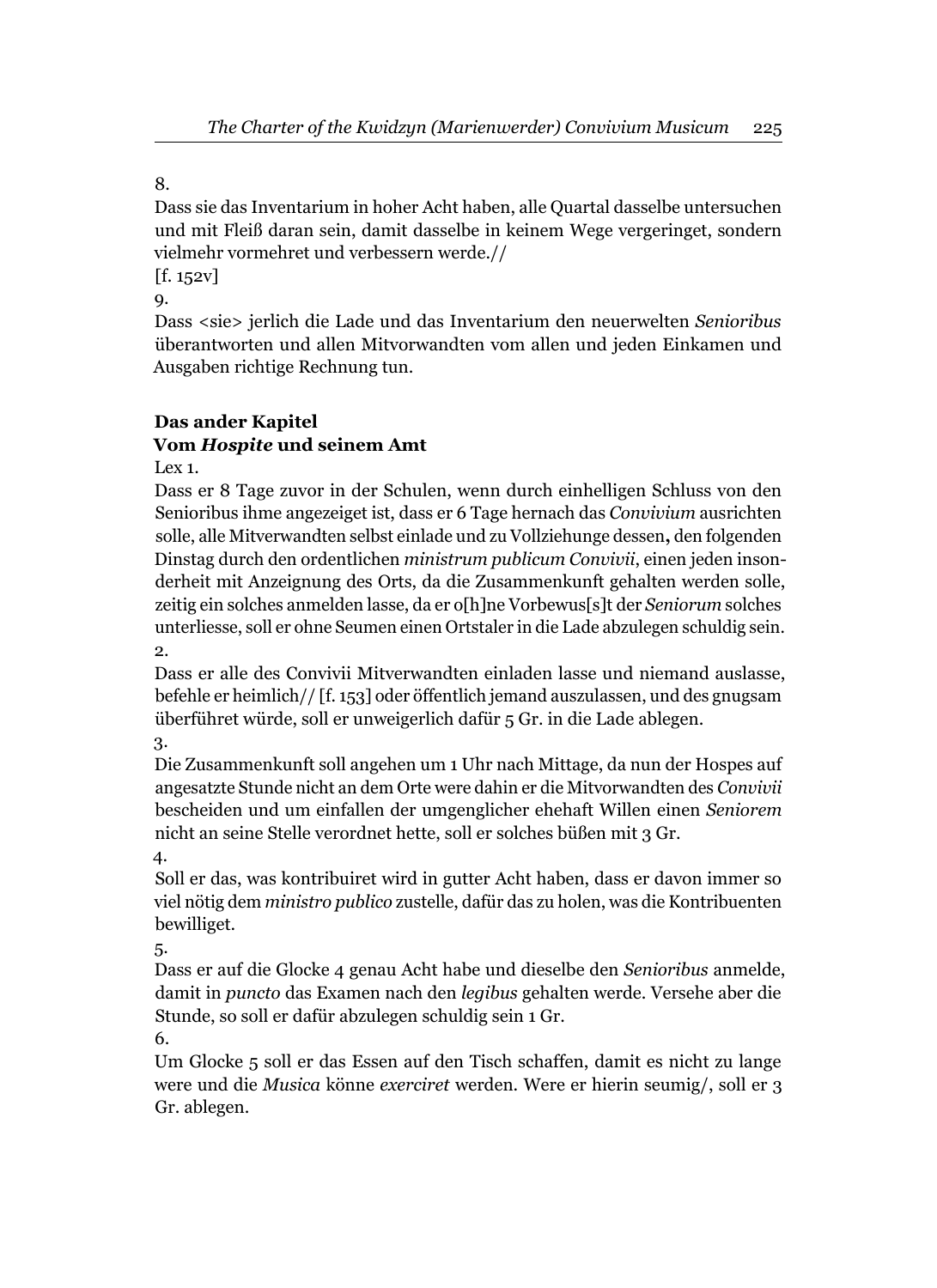Weil diese Christliche Zusammenkunft nicht um Essens**/**/ [f. 153v] oder Trinkens willen, sondern die *Musicam* zu üben angestellet ist, so soll ein jeder *Hospes* mehr nicht als zwei Gericht in alles auftragen lassen**.** Würde dieses von jemande überschritten, der soll in continenti für jedes Gericht, das über die vorigen aufgetragen wird, einen halben Taler ablegen.

8.

Die Zusammenkunft soll wehren bis um 7 nach gehaltener Malzeit, da soll der *Hospes* von einem jeden Mitverwandten einen Schilling in die Lade abfordern und dasselbe Geld den *Senioribus* zustellen.

## **Das dritte Kapitel**

## **Von dem** *ministro publico*

Damit es in unserm *Convivio Musico* ordentlich zugehe, so soll immer ein minister publicus bestellet und dem Hospiti zugeordnet, demselben auch alle Quartal von einem jeden Mitverwandten 1 Gr. gegeben werden, dagegen soll er folgender Gestalt dem *Convivio* verpflichtet sein.

1.

Dass er den Dienstag vor dem *Convivio* zeitig nach der Verzeichnüs die Mitvorwandten samt und sonderlich an den Ort einlade, der ihme von dem *Hospite* einen nett wird und niemand auslasse.

[f. 154]

2.

Dass er fleißig den Mitvorwandten in wehrendem *Convivio* bestelle und hole, was ihme von dem *Hospite* befehlen wird.

3.

Dass er auf alles das, was gehalet wird, wie ein getreuer Aufseher gute Acht habe, damit nichts verwa[h]rloset werde.

## **Das vierde Kapitel**

## **Von den Schuldienern und ihrem Amte in Vortsetzunge der** *Musicen*

Weil dieses *Convivium Musicum* Gott fürnemlich zu Ehren uns zur Erge[t]zligkeit, der lieben Jugend zu Nutze, diesem Stedtlein zu Rhum [*sic*] und den Schuldienern zum Besten angestellet ist, so erfordert das Christentum und der *Collaboratorum* der Schulen Bescheidenheit, dass sie sich semtlich und sonderlich in ihrem Amt sowoll zu Chor als in der Schulen mit fleißigem Fortsetzen der *Musicen* dermaßen erzeigen, damit sie alle Mitverwandten durch ihren Fleiß aufmuntern und im wenigsten keine Ursach geben, dass unsere *Musica* in ein Abnehmen oder das Chor in Verkleinerung kamme. Sollen sich demnach in Übung und Fortsetzung dieser lieblichen Kunst nachfolgender Gestalt erzeigen.// [f. 154v]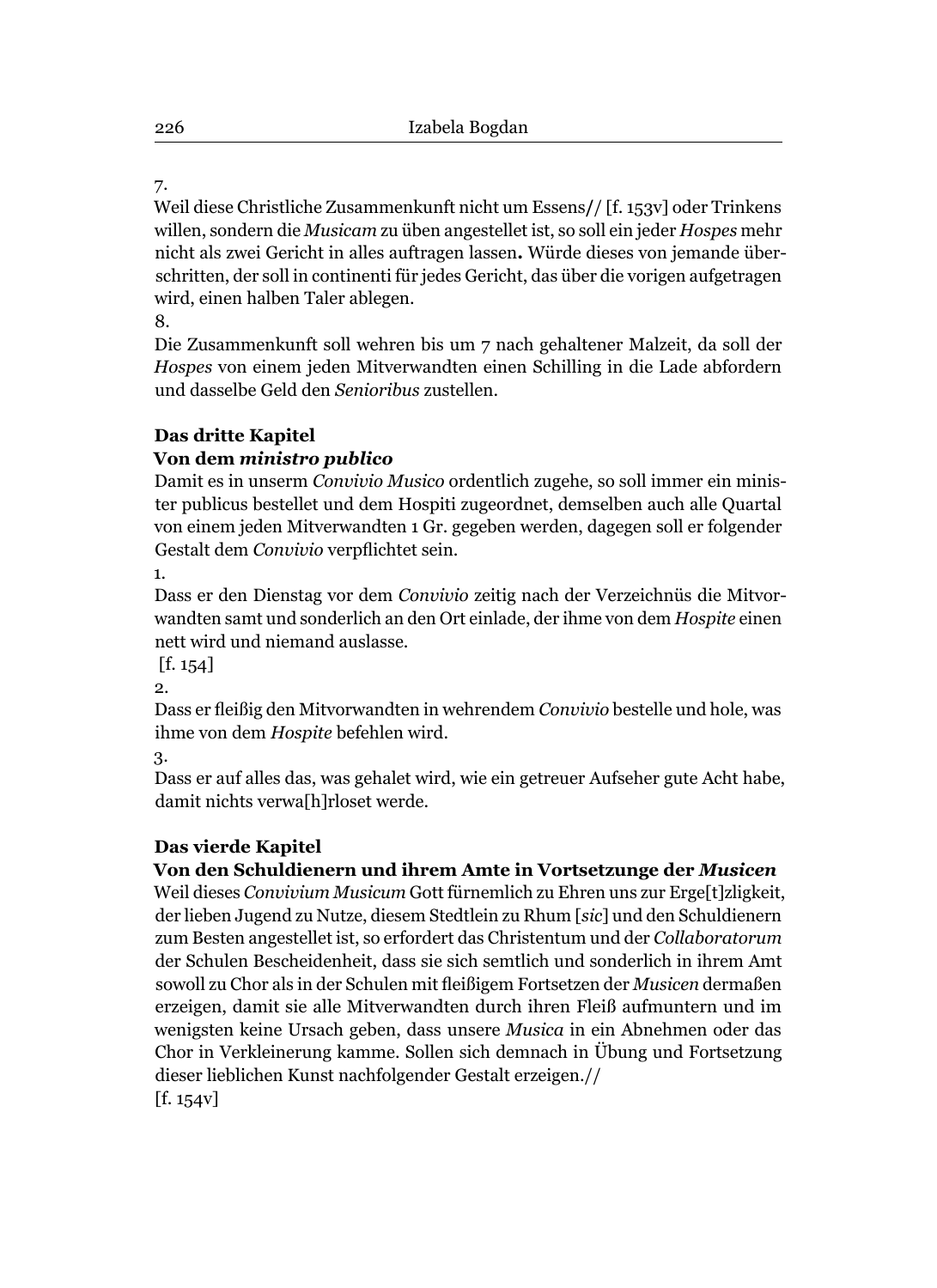Sollen sie die *praecepta musices* fl eißig ihren *discipulis* tradiren und derer *usum* nach gehaltenem *exercitio* in Gegenwart aller Mitvorwandten in den fürgelegten Moteten treulich weisen, doch solches aufs aller kürzeste und verstendlichste, damit die Herren Adjuvanten aus solchem *examine* einen Nutz haben und also die *praecepta* usu mitlernen mögen. Wer hierin nachlessig, soll 5 Gr. zu erlegen schuldig sein.

2.

Sollen sie die Diskantisten mit Fleiß abrichten, damit sie die Stimme in Zeiten moderiren lernen und nicht unabgerichtet darein Schreien oder Lahm aushalten, bei Strafe 4 Gr.

3.

Dass sie nichts zu Chor bringen, es sei denn sauber abgeschrieben oder gedruckt und übersungen, bei Strafe 10 Gr.

4.

Sollen sie alle Son[n]tage eine Motet singen, alle 14 Tage aber die Messe ganz und gar figuriren und soll hierinne[n] diese Anordnung gehalten werden. Wenn die Messe figuriret wird, so soll die Vesper Choral gehalten und anstatt des lateinischen *Hymni*, welcher an Sonnabend gesungen wird um der Christlichen Gemeine Willen ein deutscher Psalm gesungen werden. Wenn aber die Messe Choral und nur eine Motet gesungen wird, so soll die Vesper ganz und gar gefiguriret und //  $[f. 155]$  gleichwoll daneben der deutsche Psalm vor der Predigt gesungen werden, bei Strafe 6 Gr. 5.

Sollen der Schuldiener benebenst dem *Hospite* die ersten bei der Zusammenkunft sein und ordentlich einer um den andern *in puncto primae* die *leges Convivii* verlesen, wer hierin seumig, soll ablegen 4 Gr.

6.

Sollen sie gefasst sein mit der *Missa, Magnificat* und Moteten, die sie vom folgenden Son[n]tage über 8 Tage zu singen Gedenken und einem jedem, nach seinem profectum, das seinige aufgeben, daraus sie auf folgende Zusammenkunft examiniret und nach Verbrechen den *legibus* gemeß gestrafet werden.

7. Dass sie die Herren Adjuvanten nicht allein im Singen, sondern auch im moderiren mit Fleis[s] unterrichten und die Zeit des *exercitii* mit Nutz anwenden. 8.

Die Diskantisten und andere Knaben so singen können, müssen vom *exercitio musico* nicht abgesondert sein, um besserer Übung willen, sollen derwegen, so balde der Unterweisunge vollendet, vom *Cantore* dargestellet und *publice* in Gegenwart der Mitvorwandten *iuxta legem primam* examiniret werden. Ist der *Cantor* hierinne[n] seumig, so soll er für einen jeden denen er solches nicht *iniungiret* hat, 2 Gr. abzulegen schuldig sein.

[f. 155v]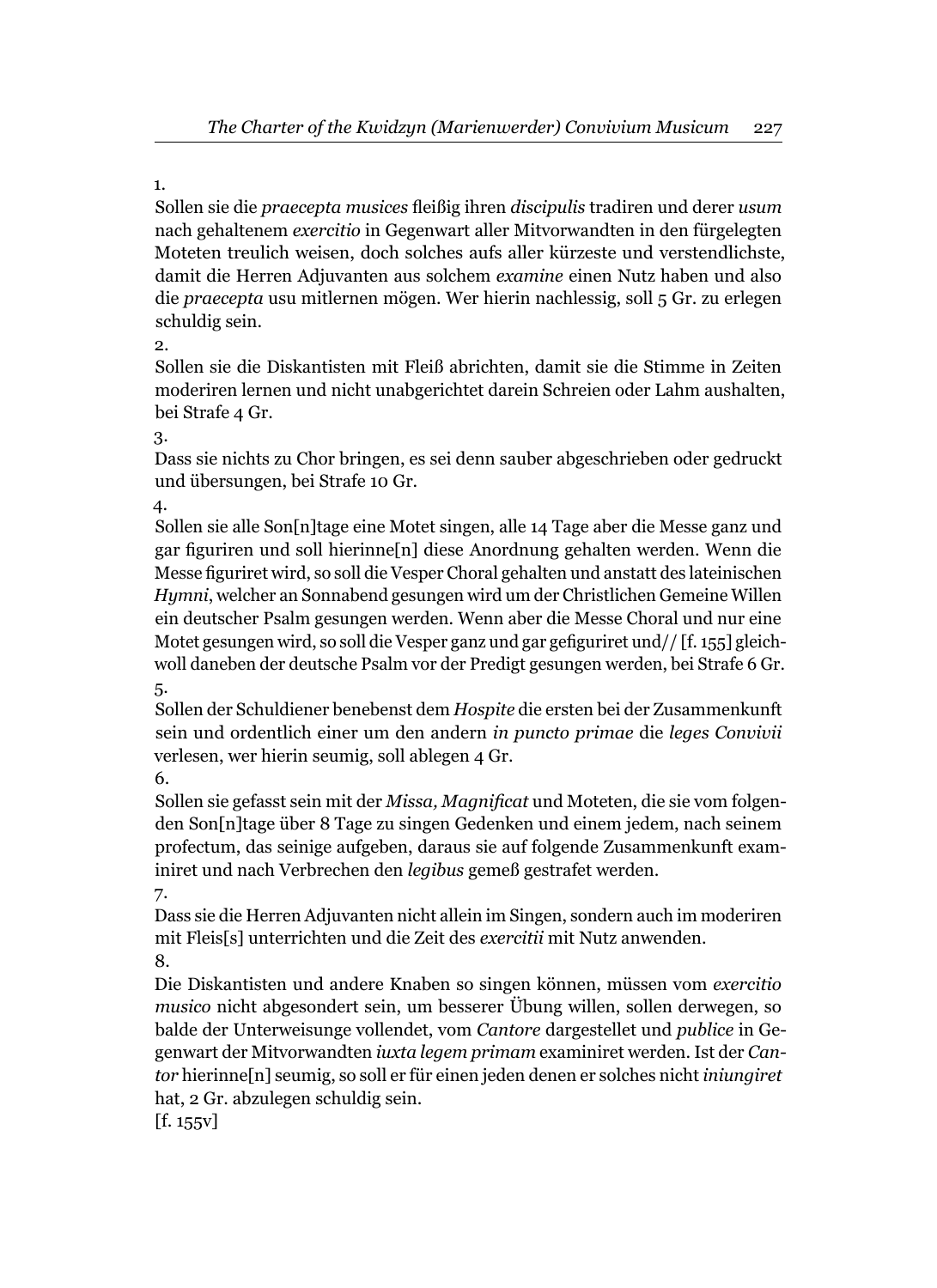Der *Cantor* soll auf einem *Catalogo* die Namen der Diskantisten, Altisten und Tenoristen in der Schule verzeichnet, alle Quartal in die Lade überantworten, daraus man sehen könne, wie die liebe Jugend im Singen fortgebracht und immermehr den vorigen coaptiret werden. Wer hierinnen seumig, soll ablegen 5 Gr. 10.

Weil die Herren Mitverwandten Gott fürnemlich zu Ehren und dann den Schuldienern zum Besten zu Chor gehen, davon sie nichts haben, so sollen die Schuldiener solche freundliche Gewogenheit mit schuldiger Dankbarkeit erkennen und sich gegen den Herren Adjuvanten freudlich und ehrenbotig erzeigen. Vorgriffe sich aber einer oder mehr an jemand *publice* oder *privatim* und gebe Ergernüs, der soll solches mit einem ungarischen Floren büßen.

11.

Wer auso [*sic*] Unachtsamkeit und Nachlessigkeit es sei im Figural oder Choral eine Konfusion zu Chor anrichtet und dadurch das Chor in Verkleinerung bringet, soll derwegen nach Erken[n]tnüs und einhelligem Schluss gestrafet werden. Weil solcher *despect* nicht alleine in die Schuldiener, sondern auch ins Ministerium und alle des *Convivii* Mitverwandten drenget, dadurch das Stedtlein einen bösen Namen bekommet.//

**[f. 156]**

#### **Das fünfte Kapitel Vom Organisten**

Lex 1.

Der Organist soll *in puncto primae* da sein und so balde die *leges* vorlesen sein, ein Motet schlagen, damit also das *Convivium* mit Freuden in der Fürchte Gottes angefangen werde, bei Strafe 4 Gr.

2.

Das Positiv und Instrument soll er immer fertig haben und da etwas woran mangelte, solches in Zeiten anmelden, bei Strafe 4 Gr.

3.

Im *Convivio Musico* soll er sich fleißig aufm Instrument und Positiv brauchen lassen, weil er al[ler]wege frei gehalten wird. Were er nachlessig und seumig und solches von den Senioren *publice* angemeldet und er einer Nachlessigkeit überführet würde, soll er ablegen 6 Gr.

4.

Unter dem Essen und nach dem Essen**,** wen[n] gesungen wird, soll er sich dermaßen erzeigen, damit menniglich daraus spüre, dass er nach eußerstem Vermögen sich bearbeite, alles das zu tun, dass dem *Convivio* zu sonderm Rhum [*sic*] gereichet.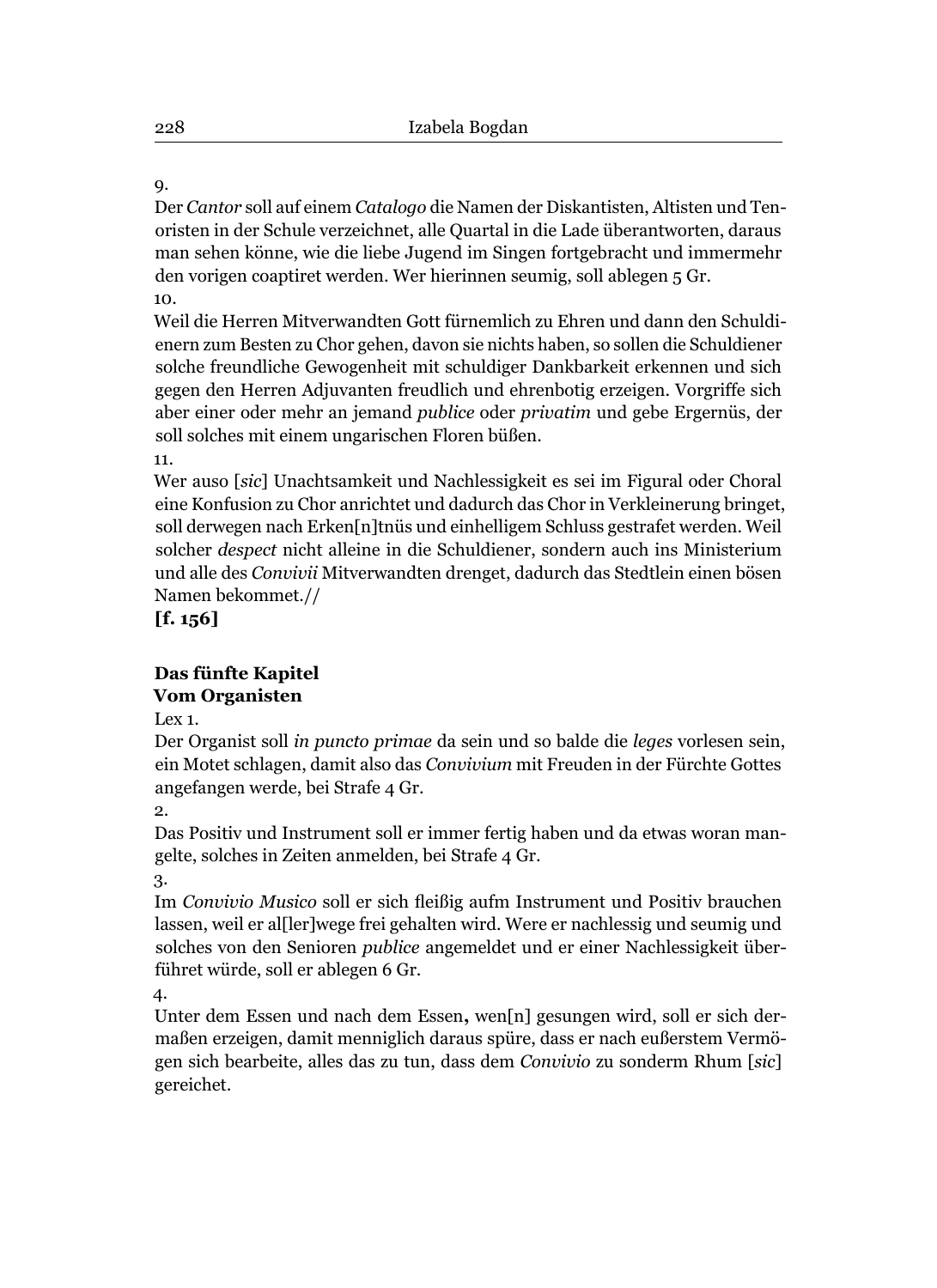Soll er sich mit Fleiß üben und alle Son[n]tage eine neue Motet schlagen, sonsten auch in allen Dingen auf// [f. 156v] anmelden der Schuldiener sich nach dem Chor richten, bei Strafe 4 Gr.

#### 6.

Wann er in der Kirchen geschlagen, soll er sich balde, nach der besten Gelegenheit zu Chor finden und die Moteten mitsingen helfen.

7.

Würde er in der Kirchen eine Konfusion anrichten, soll er solches büßen mit 5 Gr.

#### **Das sechste Kapitel**

## **Von den Herren Adjuvanten oder Mitverwandten unseres Christlichen Convivii Musici**

1.

Es soll ein jeder in *puncto primae* sich alle Mittwoche in der Schulen einstellen. Wer nach Verlesung der *legum* kom[m]t und sich bei den *Senioribus* nicht hat anmelden lassen**,** soll ablegen 1 Gr. Habet er aber ohn alle Entschuldigung ganz aus, so soll er solches büßen mit 5 Gr.

2.

Weil die *Musica* mit Nutz nicht kann geübet werden, er werden dann die *incipientes* gründlich unterwiesen// [f. 157] und gehöret, so soll niemand einen Fremden mit sich bringen, bei Strafe eines halben Talers, damit unser Fürnehmen nicht gehindert werde.

3.

Wer sich darinne nicht mit Fleiß übet, was ihme nach seinem *profectum* von einem *Convivio* zum andern wird aufgegeben, der soll ablegen 4 Gr. Sind die Schuldiener hierin seumig gewesen und haben ihme nichts aufgegeben oder haben ihn nicht noturftig nach seinem Begeren unterrichtet, so sollen sie gedoppelter Strafe würdig sein.

4.

Ein jeder Mitverwandter soll sich selber zum Singen und *exercitio* nötigen, damit er nicht al[l]da wie ein *χωφόν πρόβωπον* sitze, sondern mit der Tat ein wa[h]res Gliedmas[s] dieses unsers Christlichem *Convivii Musici* sein möge.

5.

Die, so eine Stimme zusammen singen, sollen sich miteinander üben, freundlich *certiren*, einander fragen und examiniren und den Streit die Schuldiener schlichten lassen, denn dadurch kommen sie fort und geben Ursach ihnen den Grund der Kunst zuerkleren.

6.

Niemand soll die *incipienten* verlachen, bei Strafe 2 Gr., denn es heißet: *Qui nunquam male nunquam bene*. Niemand wird ein Meister geboren.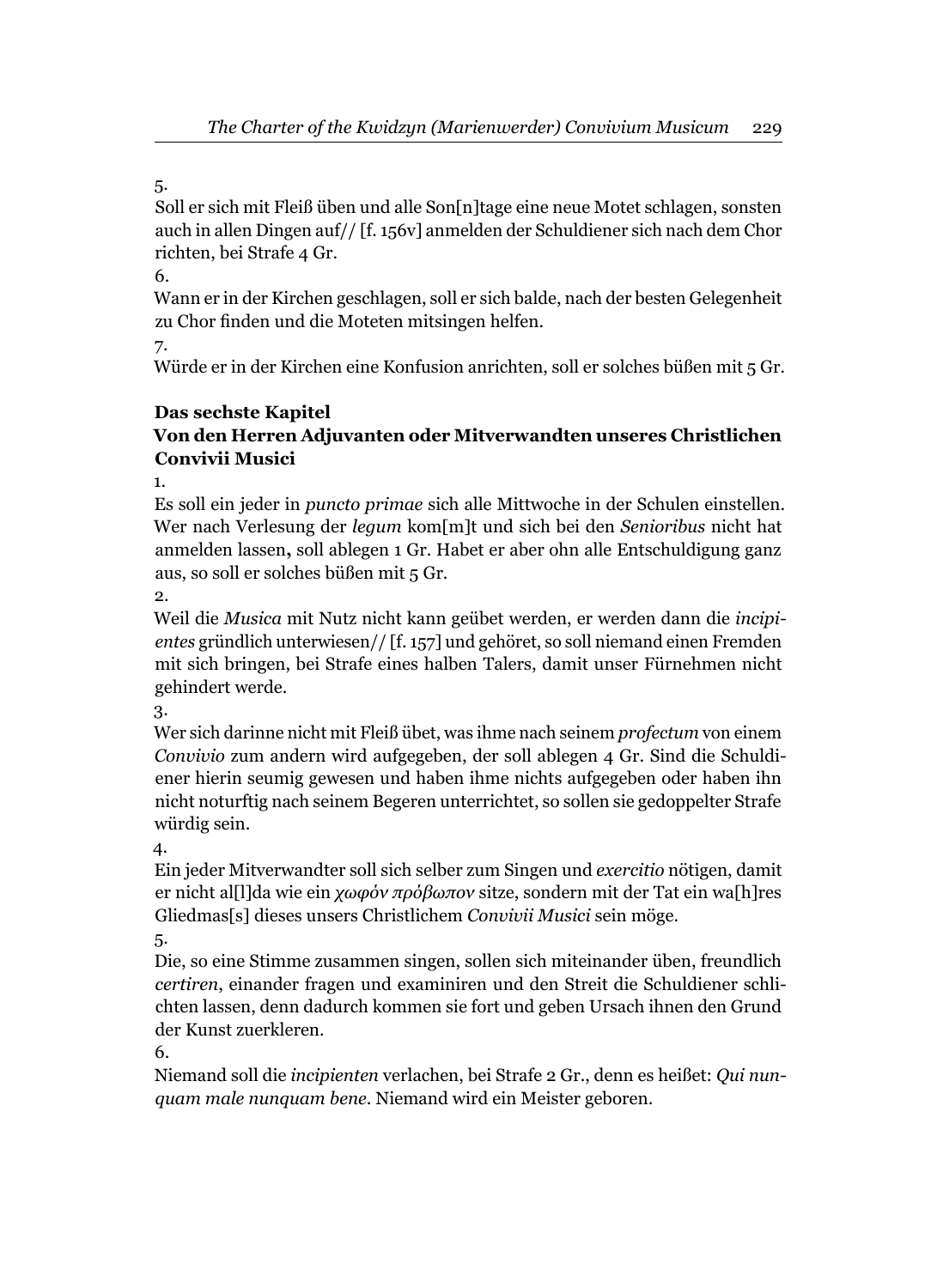Es soll niemand für einen Unwillen aufnemen, wann er wegen des Singens ermahnet wird, entweder die Stimme// [f. 157v] zu moderiren oder böse Gewo[h]nheiten abzulassen, bei Strafe 3 Gr.

8.

Es soll in eines jeden guten Willen stehen oder kontribuiren wolle oder nicht ein jeder mag ihme auch holen lassen was ihme geliebet.

9.

Es soll in diesem unserm Christlichen *Convivio Musico* alle das übrige Trinken abgeschnitten sein. Würde sich jemand unterstehen zu halben und ganzen zu trinken oder Bescheid zu tun, der soll einen Ortstaler verfallen sein.

10.

Es soll sich ein jeder freundlich, christlich, brüderlich und bescheidentlich in unserm *Convivio Musico* verhalten. Wer hiewider handelt soll durch gemeinen Schlus[s] derhalben gestrafet werden.

11.

Es soll sich ein jeder befl eißigen, dass er in *puncto Quartae* beim *examine* gewiss erscheine. Wer ohne genügsame Ehehaft ausbleibet, soll solches büßen mit 3 Gr. 12.

Damit unser Lade in ein Aufwachs kommen möge, so soll ein jeder alle Mittwoche einen Schilling in die Lade ablegen.

13.

Alle Quartal soll ein jeder dem *ministro publico* einen Groschen zuerlegen schuldig sein.

14.

Ein jeder soll seinem Christentum nach alle seine Sachen also anstellen, damit er ja auf die hohen Feste sowoll auch// [f. 158] (da es immer müglich) alle Sabbat zu Hause sei und seinen Gott mit seinem Munde auch Lobe und Preise.

15.

Wenn die Festa einfallen und man dazu übersingen muss**,** soll sich ein jeder willig auf angesatzte Stunde in der Schulen einstellen, bei Strafe 5 Gr. Wer an den gemeinen Son[n]tagen ausbleibet, soll es büßen mit einem Groschen. 16.

Ein jeder soll schuldig sein, das Chor in Zeiten und fleißig zu besuchen, wann gefi guriret und er dazu erfordert wird, bei Strafe eines Ortsgüldens und soll hie um der Ehren Gottes Willen keine Entschuldigung gelten, es sei dann jemand krank oder nicht einheimisch.

17.

Ein jeder soll die Stimme singen, zu welcher er vom *Cantore* verordnet wird, bei Strafe 3 Gr.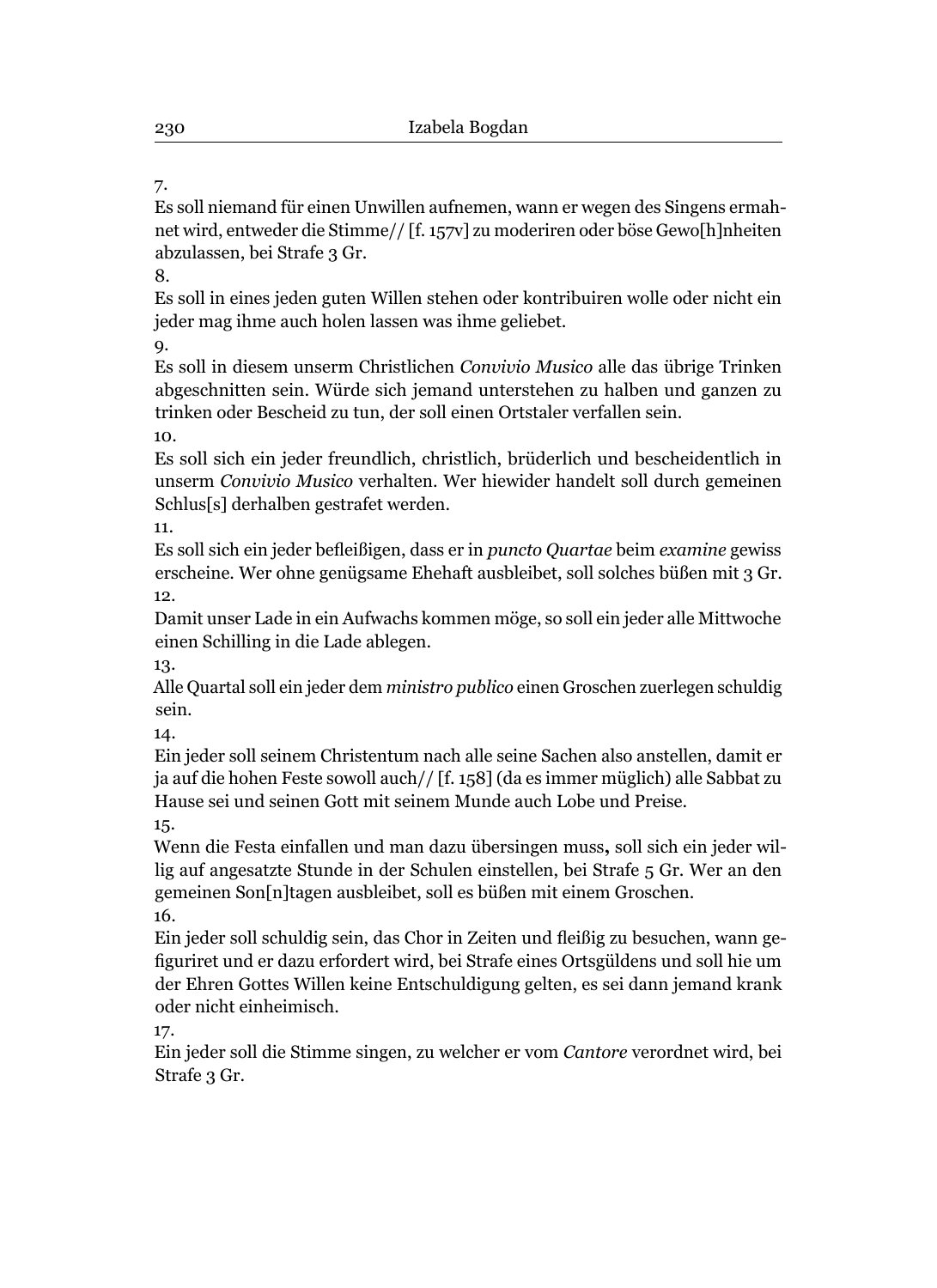Da jemand aus menschlicher Schwacheit strauchelte wieder unsere *leges* handelte und darüber Straf ablegen mus[s]te, soll solches unter den Mitvorwandten verschwiegen bleiben, der es ausbringet und des überführet wird, soll einen halben Gülden zu erlegen schuldig sein.

19.

Ein jeder soll sich dem gemeinen Schluss aller Mitvorwandten mit gebü[h]render Bescheidenheit unterwerfen, welche ihren Schluss, nach den *legibus* der Billigkeit gemeß und// [f. 158v] auf den lieben Friede richten werden. Wer hiewieder redet, soll einen halben Taler in der Lade ablegen.

20.

Wer Ursache zu jemand suchet denselben für allen Mitverwandten verklaget, oder öffentlich aus Affekten wieder die Billigkeit stimmet, soll solches mit einem Ortsgülden büßen.

21.

Ein jeder an deme die Ordnung ist (wie er diesen *legibus* sich unterschrieben) soll nach seinem *antecessore* mit dem *Convivio Musico* sich gefasst machen, wenn es ihme von den Senioribus durch gemeinen Schluss angezeiget wird oder seine Ehehaften anzeigen. Were aber jemand unvermögens halben hierinne[n] und in anderen zu vorschonen, so soll solches durch gemeine Bewilligung geschehen. Brechte jemand seine Ehehaft nicht ein und seumete also das *Convivium*, soll er solches büßen mit einem halben Taler.

22.

Sol[l]te das *Convivium* um der einfallenden Feste und anderer unumgenglichen Ehehaft Willen eingestellet werden, so soll solches durch gemeine Beliebung geschehe.

23.

Ein jeder soll von abwesenden Personen nichts verweisliches reden, sondern wie ein Christ seine Zunge zehmen und also mit der Tat den Spruch der alten *practiciren*: *De absentibus et mortuis nil nisi bonum*. Handelte// [f. 159] jemand hierwieder, so soll er <es> ohn alle Wiederrede <mit> einem halben Taler büßen. 24.

Das *Convivium* soll gehalten werden, aufs lengste alle Viertel Jahr einmahl, die Zusammenkunft aber soll alle Mittwoch in der Schulen gehalten werden, um besserer Übung willen der Herren Adjuvanten von 1 Uhr bis ungefehr um 3. Al[l]da sollen ihnen die deutschen *praecepta Musices* erkleret und alles nach den *legibus* vollgezogen werden, wie gebreuchlich, wer hievon sich absentiren und sich selber seumen würde, der soll es büßen mit einem Ortstaler.

25.

Da Gott der allmechtige einen von den Herren Mitvorwandten unsers *Convivii Musici* oder der seinigen jemand von dieser Welt abforderte, sollen die Herren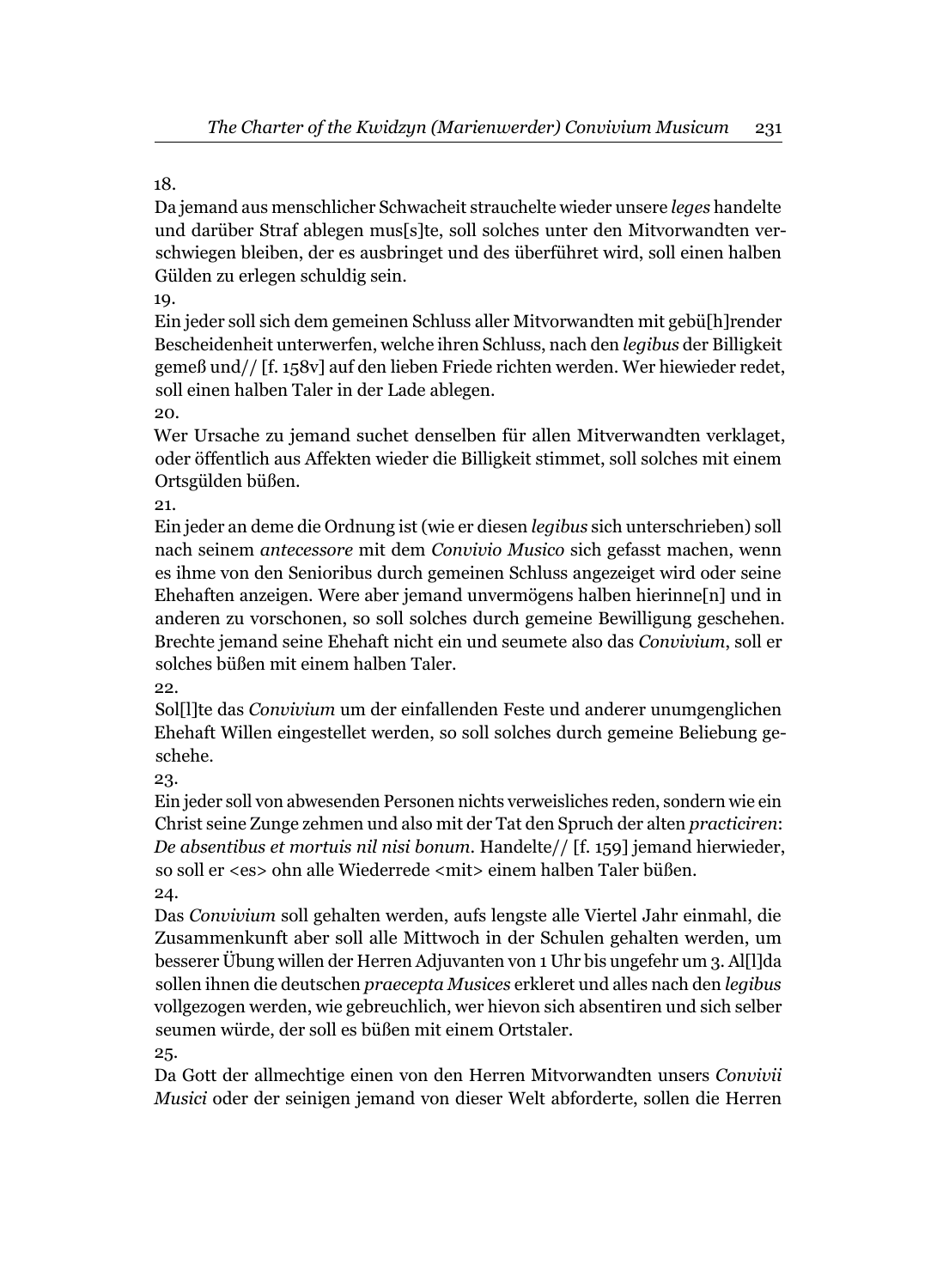*Seniores in continenti*, alle Mitverwandten durch den *ministrum publicum* in die Schule versam[m]len und da einmütig schließen, damit nichts unterlassen werde, was zu Christlicher Beförderung eines ehrlichen Begrebnüs gehöret und sollen die Herren Mitvorwandten benebenst derselben Ehegatten die Leichpredigt und das Singen frei haben.

26.

Gleichfal[l]s soll es auch bei den Hochzeiten, die der Herren Mitvorwandten Blutfreund angehen, gehalten werden, so ferne es bei den Herren *Senioribus* gesuchet wird.

 $[f. 159v]$ 

27.

Wol[l]te jemand hinfurt ein *membrum* unsers Convivium Musici werden, der soll durch gemeinen Schluss und Beliebung dazu aufgenommen werden, und wann er sich unsern Christlichen *legibus* unterschrieben, soll er einen halben Gulden in die Lade ablegen.

## Conclusio

Diese *leges* haben wir mit guten Vorbedacht woll erwögen und weil sie Christlich billig und zu Beförderung der Ehren Gottes, zu guter Ordnung dieser Kirchen und diesem Stedtlein zu einem sondern Rhum [*sic*] angestellet, also haben wir sie semtlich mit eigenen Händen unterschrieben zur gewissen Bekreftigung und Versicherung, dass wir über denselben unsern Christentum nach stet und festhalten wollen. *Actum* Marienwerder am Tage Concordiae im Ja[h]r Christi 1587 [18 II 1587].

M[agister] Salomon Klein Pastor Andreas Scheffler Diaconus Zacharias Dreßlerus Diaconus Martinus Scholtz *Ludirector. Peste correptus anno 1588 die 18. Julii. Obdormivit pie in Domino 21. Julii et 22. honestissime in templo cathedrali sepultus.* Johannes Schultz Gregorius Winckler Johannes Timaeus Marcus Tharau *Organista*// [f. 160] Abraham Wallman Bürgermeister Augustinus Milde Bürge<r>maister [*sic*] Isaac Kluge Ratsverwandter Daniel Fritzsch Ratsverwandter Hans von Heel Ratsverwandter Eucharius Schein *Senator et Notarius civitatis Insulomarianae*